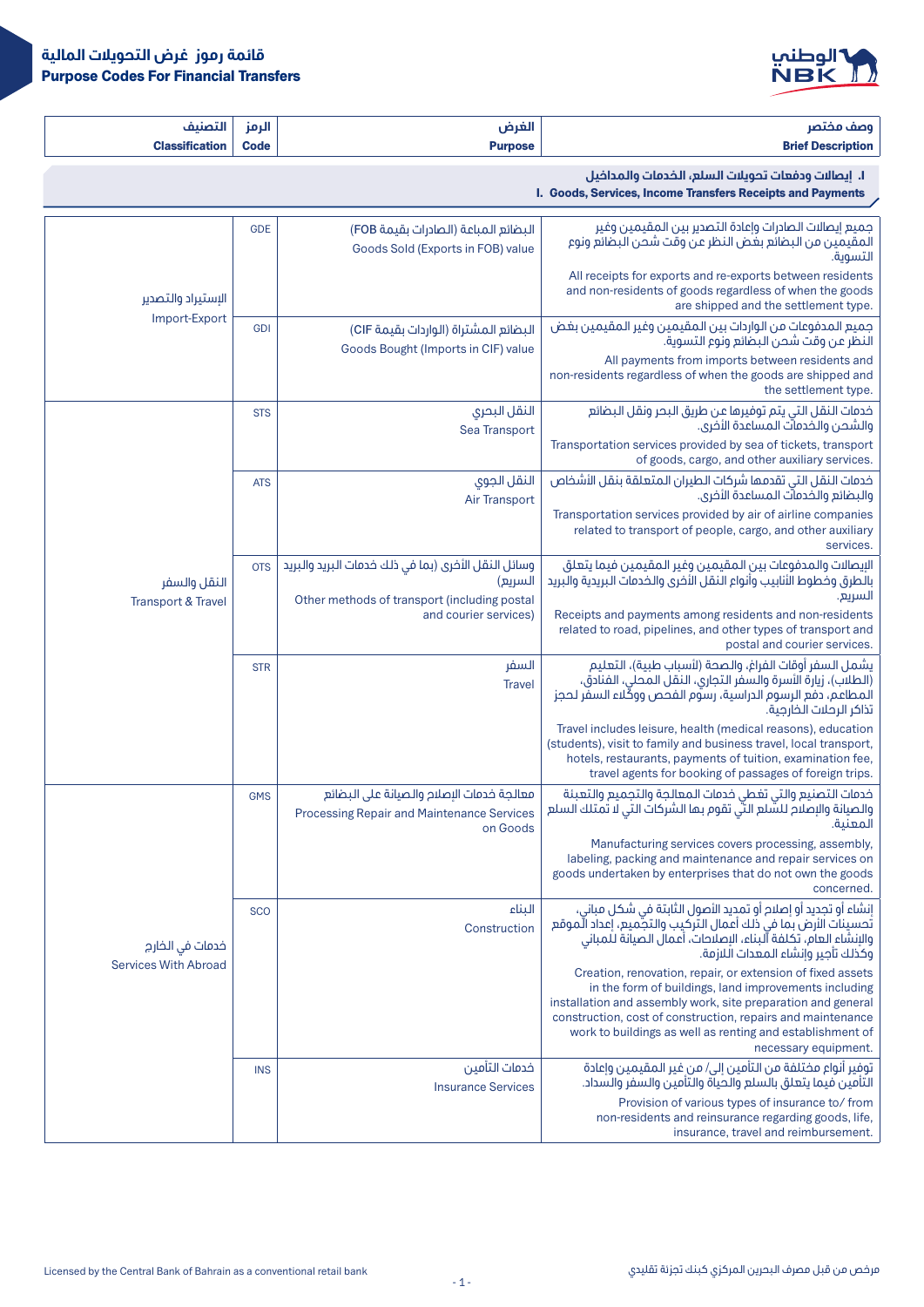

| الخدمات المالية<br>الرسوم الصريحة التي لا تتطلب حسابا خاصا بما في ذلك رسوم تلقي<br><b>FIS</b><br>الودائع والإقراض، رسُّوم الضمانات لمرة واحدة، رسُّوم السداد المبتِّكر<br><b>Financial Services</b><br>أو المتأخر أو الغرامات، رسوم الحساب، الرسوم المتعلقة بخطابات<br>الاعتماد، خدمات بطاقات الائتمان، العمولات والرسوم المتعلقة<br>بالتأجير التمويلي، الاكتتاب ومقاصة المدفوعات.<br>Explicit charges that require no special calculation including<br>fees for deposit-taking and lending, fees for one-off<br>guarantees, early or late repayment fees or penalties,<br>account charges, fees related to letters of credit, credit<br>card services, commissions and charges related to financial<br>leasing, factoring, underwriting and clearing of payments.<br>رسوم استخدام حقوق الملكية الفكرية<br>تسجيل البيصالات آو المدفوعات المتعلقة برسوم استخدام حقوق<br><b>IPC</b><br>الملكية مثَّل براءاتُ الاختراعُ، العلامات التجارية، حقوق التأليف والنَّشر<br>Charges for the Use of Intellectual Property<br>والمعرفة، العمليات الصناعية، التصاميم بما في ذلك الأسرار التجارية<br><b>Royalties</b><br>والامتيازات.<br>Recording of receipts or payments related to charges for<br>the use of proprietary rights such as patents, trademarks,<br>copyrights, know-how, industrial processes and designs<br>including trade secrets and franchises.<br>خدمات الاتصالات<br>تشمل خدمات الاتصالات إرسال الـصوت أو الـصور أو غيرها مـن<br><b>TCS</b><br>المعلومات عن طريق الـهاتف، التلكس، البرقية وكابلات الراديو،<br><b>Telecommunications Services</b><br>التلفزيون، البث والأقمار الصناعية والإلكترونية، البريد وخدمات<br>الفاكس، بما في ذلك خدمات شبكة الأعمال والمؤتمرات عن بعد<br>وخدمات الدعم.<br>Telecommunications services encompass the transmission<br>خدمات في الخارج<br>of sound, images or other information by telephone, telex,<br>telegram, radio and television cable and broadcasting,<br><b>Services With Abroad</b><br>satellite, electronic, mail, facsimile services, including<br>business network services, teleconferencing and support<br>services.<br>تتكون خدمات الكمبيوتر من الأجمزة و/ أو الخدمات المتعلقة<br>خدمات الكمبيوتر<br><b>ITS</b><br>بالبرامج وخدمات معالجة البيانات.<br><b>Computer Services</b><br>Computer services consist of hardware and/or<br>software-related services and data-processing services.<br>خدمات المعلومات<br>تشمل خدمات المعلومات وكالات الأنباء، خدمات قواعد البيانات<br><b>IFS</b><br>سواء عبر الإنترنت أو من خلال الوسائط المغناطيسية أو البصرية أو<br><b>Information Services</b><br>المطبوعة وبوابات البحث على شبكة الإنترنت.<br>Information services comprise news agency services,<br>database services both online and through magnetic, optical<br>or printed media and web search portals.<br>الخدمات المرتبطة بالبحوث الأساسية والبحث التطبيقى والتطوير<br>خدمات البحث والتطوير<br><b>RDS</b><br>التجريبي للمنتجات والعمليات الجديدة.<br><b>Research and Development Services</b><br>Services that are associated with basic research, applied<br>research and experimental development of new products and<br>processes.<br>تشمل الخدمات القانونية، المحاسبة والاستشارات الإدارية، الخدمات<br>خدمات الاستشارات المهنية والإدارية<br><b>PMS</b><br>الادارية وخدمات العلاقات العامة والاعلان، أيحاث السوق وخدمات<br><b>Professional and Management Consulting</b><br>استطلاع الرأى العام.<br><b>Services</b><br>Includes legal services, accounting, management consulting,<br>managerial services and public relations services,<br>advertising, market research and public opinion polling<br>services.<br>تشمل الخدمات المعمارية والمندسية، العلمية والخدمات الفنية<br>الخدمات الفنية والمتعلقة بالتجارة وغيرها من<br><b>TTS</b><br>الأخرى، معالجة النفايات وإزالة التلوث، الخدمات الزراعية والتعدين،<br>الخدمات التجارية<br>خدمات التأجير التشغيلي، الخدمات المتعلقة بالتجارة وخدمات<br>الأعمال الأخرى غير المدرجة في أي مكان آخر.<br>Technical, Trade-related and sOther Business<br><b>Service</b><br>Includes architectural, engineering, scientific and other<br>technical services, waste treatment and de-pollution,<br>agricultural and mining services, operating leasing services,<br>خدمات في الخارج<br>trade-related services, other business services not included<br><b>Services With Abroad</b><br>elsewhere.<br>الخدمات الشخصية والثقافية والسمعية البصرية<br>الخدمات الشخصية، الثقافية والترفيهية هي خدمات تعليمية، صحية،<br>تراثية، ترفيهية وخدمات شخصية أخرى.<br><b>PRS</b><br>والترفيهية<br>Personal, Cultural, Audiovisual and<br>Personal, cultural and recreational services are education<br><b>Recreational Services</b><br>services, health services, heritage and recreational services<br>and other personal services. |  |  |
|---------------------------------------------------------------------------------------------------------------------------------------------------------------------------------------------------------------------------------------------------------------------------------------------------------------------------------------------------------------------------------------------------------------------------------------------------------------------------------------------------------------------------------------------------------------------------------------------------------------------------------------------------------------------------------------------------------------------------------------------------------------------------------------------------------------------------------------------------------------------------------------------------------------------------------------------------------------------------------------------------------------------------------------------------------------------------------------------------------------------------------------------------------------------------------------------------------------------------------------------------------------------------------------------------------------------------------------------------------------------------------------------------------------------------------------------------------------------------------------------------------------------------------------------------------------------------------------------------------------------------------------------------------------------------------------------------------------------------------------------------------------------------------------------------------------------------------------------------------------------------------------------------------------------------------------------------------------------------------------------------------------------------------------------------------------------------------------------------------------------------------------------------------------------------------------------------------------------------------------------------------------------------------------------------------------------------------------------------------------------------------------------------------------------------------------------------------------------------------------------------------------------------------------------------------------------------------------------------------------------------------------------------------------------------------------------------------------------------------------------------------------------------------------------------------------------------------------------------------------------------------------------------------------------------------------------------------------------------------------------------------------------------------------------------------------------------------------------------------------------------------------------------------------------------------------------------------------------------------------------------------------------------------------------------------------------------------------------------------------------------------------------------------------------------------------------------------------------------------------------------------------------------------------------------------------------------------------------------------------------------------------------------------------------------------------------------------------------------------------------------------------------------------------------------------------------------------------------------------------------------------------------------------------------------------------------------------------------------------------------------------------------------------------------------------------------------------------------------------------------------------------------------------------------------------------------------------------------------------------------------------------------------------------------------------------------------------------------------------------------------------------------------------------------------------------------------------------------------------------------------------------------------------------------------------------------------------------------------------------------------------------------------------------------------------------------------------------------------------|--|--|
|                                                                                                                                                                                                                                                                                                                                                                                                                                                                                                                                                                                                                                                                                                                                                                                                                                                                                                                                                                                                                                                                                                                                                                                                                                                                                                                                                                                                                                                                                                                                                                                                                                                                                                                                                                                                                                                                                                                                                                                                                                                                                                                                                                                                                                                                                                                                                                                                                                                                                                                                                                                                                                                                                                                                                                                                                                                                                                                                                                                                                                                                                                                                                                                                                                                                                                                                                                                                                                                                                                                                                                                                                                                                                                                                                                                                                                                                                                                                                                                                                                                                                                                                                                                                                                                                                                                                                                                                                                                                                                                                                                                                                                                                                                                                 |  |  |
|                                                                                                                                                                                                                                                                                                                                                                                                                                                                                                                                                                                                                                                                                                                                                                                                                                                                                                                                                                                                                                                                                                                                                                                                                                                                                                                                                                                                                                                                                                                                                                                                                                                                                                                                                                                                                                                                                                                                                                                                                                                                                                                                                                                                                                                                                                                                                                                                                                                                                                                                                                                                                                                                                                                                                                                                                                                                                                                                                                                                                                                                                                                                                                                                                                                                                                                                                                                                                                                                                                                                                                                                                                                                                                                                                                                                                                                                                                                                                                                                                                                                                                                                                                                                                                                                                                                                                                                                                                                                                                                                                                                                                                                                                                                                 |  |  |
|                                                                                                                                                                                                                                                                                                                                                                                                                                                                                                                                                                                                                                                                                                                                                                                                                                                                                                                                                                                                                                                                                                                                                                                                                                                                                                                                                                                                                                                                                                                                                                                                                                                                                                                                                                                                                                                                                                                                                                                                                                                                                                                                                                                                                                                                                                                                                                                                                                                                                                                                                                                                                                                                                                                                                                                                                                                                                                                                                                                                                                                                                                                                                                                                                                                                                                                                                                                                                                                                                                                                                                                                                                                                                                                                                                                                                                                                                                                                                                                                                                                                                                                                                                                                                                                                                                                                                                                                                                                                                                                                                                                                                                                                                                                                 |  |  |
|                                                                                                                                                                                                                                                                                                                                                                                                                                                                                                                                                                                                                                                                                                                                                                                                                                                                                                                                                                                                                                                                                                                                                                                                                                                                                                                                                                                                                                                                                                                                                                                                                                                                                                                                                                                                                                                                                                                                                                                                                                                                                                                                                                                                                                                                                                                                                                                                                                                                                                                                                                                                                                                                                                                                                                                                                                                                                                                                                                                                                                                                                                                                                                                                                                                                                                                                                                                                                                                                                                                                                                                                                                                                                                                                                                                                                                                                                                                                                                                                                                                                                                                                                                                                                                                                                                                                                                                                                                                                                                                                                                                                                                                                                                                                 |  |  |
|                                                                                                                                                                                                                                                                                                                                                                                                                                                                                                                                                                                                                                                                                                                                                                                                                                                                                                                                                                                                                                                                                                                                                                                                                                                                                                                                                                                                                                                                                                                                                                                                                                                                                                                                                                                                                                                                                                                                                                                                                                                                                                                                                                                                                                                                                                                                                                                                                                                                                                                                                                                                                                                                                                                                                                                                                                                                                                                                                                                                                                                                                                                                                                                                                                                                                                                                                                                                                                                                                                                                                                                                                                                                                                                                                                                                                                                                                                                                                                                                                                                                                                                                                                                                                                                                                                                                                                                                                                                                                                                                                                                                                                                                                                                                 |  |  |
|                                                                                                                                                                                                                                                                                                                                                                                                                                                                                                                                                                                                                                                                                                                                                                                                                                                                                                                                                                                                                                                                                                                                                                                                                                                                                                                                                                                                                                                                                                                                                                                                                                                                                                                                                                                                                                                                                                                                                                                                                                                                                                                                                                                                                                                                                                                                                                                                                                                                                                                                                                                                                                                                                                                                                                                                                                                                                                                                                                                                                                                                                                                                                                                                                                                                                                                                                                                                                                                                                                                                                                                                                                                                                                                                                                                                                                                                                                                                                                                                                                                                                                                                                                                                                                                                                                                                                                                                                                                                                                                                                                                                                                                                                                                                 |  |  |
|                                                                                                                                                                                                                                                                                                                                                                                                                                                                                                                                                                                                                                                                                                                                                                                                                                                                                                                                                                                                                                                                                                                                                                                                                                                                                                                                                                                                                                                                                                                                                                                                                                                                                                                                                                                                                                                                                                                                                                                                                                                                                                                                                                                                                                                                                                                                                                                                                                                                                                                                                                                                                                                                                                                                                                                                                                                                                                                                                                                                                                                                                                                                                                                                                                                                                                                                                                                                                                                                                                                                                                                                                                                                                                                                                                                                                                                                                                                                                                                                                                                                                                                                                                                                                                                                                                                                                                                                                                                                                                                                                                                                                                                                                                                                 |  |  |
|                                                                                                                                                                                                                                                                                                                                                                                                                                                                                                                                                                                                                                                                                                                                                                                                                                                                                                                                                                                                                                                                                                                                                                                                                                                                                                                                                                                                                                                                                                                                                                                                                                                                                                                                                                                                                                                                                                                                                                                                                                                                                                                                                                                                                                                                                                                                                                                                                                                                                                                                                                                                                                                                                                                                                                                                                                                                                                                                                                                                                                                                                                                                                                                                                                                                                                                                                                                                                                                                                                                                                                                                                                                                                                                                                                                                                                                                                                                                                                                                                                                                                                                                                                                                                                                                                                                                                                                                                                                                                                                                                                                                                                                                                                                                 |  |  |
|                                                                                                                                                                                                                                                                                                                                                                                                                                                                                                                                                                                                                                                                                                                                                                                                                                                                                                                                                                                                                                                                                                                                                                                                                                                                                                                                                                                                                                                                                                                                                                                                                                                                                                                                                                                                                                                                                                                                                                                                                                                                                                                                                                                                                                                                                                                                                                                                                                                                                                                                                                                                                                                                                                                                                                                                                                                                                                                                                                                                                                                                                                                                                                                                                                                                                                                                                                                                                                                                                                                                                                                                                                                                                                                                                                                                                                                                                                                                                                                                                                                                                                                                                                                                                                                                                                                                                                                                                                                                                                                                                                                                                                                                                                                                 |  |  |
|                                                                                                                                                                                                                                                                                                                                                                                                                                                                                                                                                                                                                                                                                                                                                                                                                                                                                                                                                                                                                                                                                                                                                                                                                                                                                                                                                                                                                                                                                                                                                                                                                                                                                                                                                                                                                                                                                                                                                                                                                                                                                                                                                                                                                                                                                                                                                                                                                                                                                                                                                                                                                                                                                                                                                                                                                                                                                                                                                                                                                                                                                                                                                                                                                                                                                                                                                                                                                                                                                                                                                                                                                                                                                                                                                                                                                                                                                                                                                                                                                                                                                                                                                                                                                                                                                                                                                                                                                                                                                                                                                                                                                                                                                                                                 |  |  |
|                                                                                                                                                                                                                                                                                                                                                                                                                                                                                                                                                                                                                                                                                                                                                                                                                                                                                                                                                                                                                                                                                                                                                                                                                                                                                                                                                                                                                                                                                                                                                                                                                                                                                                                                                                                                                                                                                                                                                                                                                                                                                                                                                                                                                                                                                                                                                                                                                                                                                                                                                                                                                                                                                                                                                                                                                                                                                                                                                                                                                                                                                                                                                                                                                                                                                                                                                                                                                                                                                                                                                                                                                                                                                                                                                                                                                                                                                                                                                                                                                                                                                                                                                                                                                                                                                                                                                                                                                                                                                                                                                                                                                                                                                                                                 |  |  |
|                                                                                                                                                                                                                                                                                                                                                                                                                                                                                                                                                                                                                                                                                                                                                                                                                                                                                                                                                                                                                                                                                                                                                                                                                                                                                                                                                                                                                                                                                                                                                                                                                                                                                                                                                                                                                                                                                                                                                                                                                                                                                                                                                                                                                                                                                                                                                                                                                                                                                                                                                                                                                                                                                                                                                                                                                                                                                                                                                                                                                                                                                                                                                                                                                                                                                                                                                                                                                                                                                                                                                                                                                                                                                                                                                                                                                                                                                                                                                                                                                                                                                                                                                                                                                                                                                                                                                                                                                                                                                                                                                                                                                                                                                                                                 |  |  |
|                                                                                                                                                                                                                                                                                                                                                                                                                                                                                                                                                                                                                                                                                                                                                                                                                                                                                                                                                                                                                                                                                                                                                                                                                                                                                                                                                                                                                                                                                                                                                                                                                                                                                                                                                                                                                                                                                                                                                                                                                                                                                                                                                                                                                                                                                                                                                                                                                                                                                                                                                                                                                                                                                                                                                                                                                                                                                                                                                                                                                                                                                                                                                                                                                                                                                                                                                                                                                                                                                                                                                                                                                                                                                                                                                                                                                                                                                                                                                                                                                                                                                                                                                                                                                                                                                                                                                                                                                                                                                                                                                                                                                                                                                                                                 |  |  |
|                                                                                                                                                                                                                                                                                                                                                                                                                                                                                                                                                                                                                                                                                                                                                                                                                                                                                                                                                                                                                                                                                                                                                                                                                                                                                                                                                                                                                                                                                                                                                                                                                                                                                                                                                                                                                                                                                                                                                                                                                                                                                                                                                                                                                                                                                                                                                                                                                                                                                                                                                                                                                                                                                                                                                                                                                                                                                                                                                                                                                                                                                                                                                                                                                                                                                                                                                                                                                                                                                                                                                                                                                                                                                                                                                                                                                                                                                                                                                                                                                                                                                                                                                                                                                                                                                                                                                                                                                                                                                                                                                                                                                                                                                                                                 |  |  |
|                                                                                                                                                                                                                                                                                                                                                                                                                                                                                                                                                                                                                                                                                                                                                                                                                                                                                                                                                                                                                                                                                                                                                                                                                                                                                                                                                                                                                                                                                                                                                                                                                                                                                                                                                                                                                                                                                                                                                                                                                                                                                                                                                                                                                                                                                                                                                                                                                                                                                                                                                                                                                                                                                                                                                                                                                                                                                                                                                                                                                                                                                                                                                                                                                                                                                                                                                                                                                                                                                                                                                                                                                                                                                                                                                                                                                                                                                                                                                                                                                                                                                                                                                                                                                                                                                                                                                                                                                                                                                                                                                                                                                                                                                                                                 |  |  |
|                                                                                                                                                                                                                                                                                                                                                                                                                                                                                                                                                                                                                                                                                                                                                                                                                                                                                                                                                                                                                                                                                                                                                                                                                                                                                                                                                                                                                                                                                                                                                                                                                                                                                                                                                                                                                                                                                                                                                                                                                                                                                                                                                                                                                                                                                                                                                                                                                                                                                                                                                                                                                                                                                                                                                                                                                                                                                                                                                                                                                                                                                                                                                                                                                                                                                                                                                                                                                                                                                                                                                                                                                                                                                                                                                                                                                                                                                                                                                                                                                                                                                                                                                                                                                                                                                                                                                                                                                                                                                                                                                                                                                                                                                                                                 |  |  |
|                                                                                                                                                                                                                                                                                                                                                                                                                                                                                                                                                                                                                                                                                                                                                                                                                                                                                                                                                                                                                                                                                                                                                                                                                                                                                                                                                                                                                                                                                                                                                                                                                                                                                                                                                                                                                                                                                                                                                                                                                                                                                                                                                                                                                                                                                                                                                                                                                                                                                                                                                                                                                                                                                                                                                                                                                                                                                                                                                                                                                                                                                                                                                                                                                                                                                                                                                                                                                                                                                                                                                                                                                                                                                                                                                                                                                                                                                                                                                                                                                                                                                                                                                                                                                                                                                                                                                                                                                                                                                                                                                                                                                                                                                                                                 |  |  |
|                                                                                                                                                                                                                                                                                                                                                                                                                                                                                                                                                                                                                                                                                                                                                                                                                                                                                                                                                                                                                                                                                                                                                                                                                                                                                                                                                                                                                                                                                                                                                                                                                                                                                                                                                                                                                                                                                                                                                                                                                                                                                                                                                                                                                                                                                                                                                                                                                                                                                                                                                                                                                                                                                                                                                                                                                                                                                                                                                                                                                                                                                                                                                                                                                                                                                                                                                                                                                                                                                                                                                                                                                                                                                                                                                                                                                                                                                                                                                                                                                                                                                                                                                                                                                                                                                                                                                                                                                                                                                                                                                                                                                                                                                                                                 |  |  |
|                                                                                                                                                                                                                                                                                                                                                                                                                                                                                                                                                                                                                                                                                                                                                                                                                                                                                                                                                                                                                                                                                                                                                                                                                                                                                                                                                                                                                                                                                                                                                                                                                                                                                                                                                                                                                                                                                                                                                                                                                                                                                                                                                                                                                                                                                                                                                                                                                                                                                                                                                                                                                                                                                                                                                                                                                                                                                                                                                                                                                                                                                                                                                                                                                                                                                                                                                                                                                                                                                                                                                                                                                                                                                                                                                                                                                                                                                                                                                                                                                                                                                                                                                                                                                                                                                                                                                                                                                                                                                                                                                                                                                                                                                                                                 |  |  |
|                                                                                                                                                                                                                                                                                                                                                                                                                                                                                                                                                                                                                                                                                                                                                                                                                                                                                                                                                                                                                                                                                                                                                                                                                                                                                                                                                                                                                                                                                                                                                                                                                                                                                                                                                                                                                                                                                                                                                                                                                                                                                                                                                                                                                                                                                                                                                                                                                                                                                                                                                                                                                                                                                                                                                                                                                                                                                                                                                                                                                                                                                                                                                                                                                                                                                                                                                                                                                                                                                                                                                                                                                                                                                                                                                                                                                                                                                                                                                                                                                                                                                                                                                                                                                                                                                                                                                                                                                                                                                                                                                                                                                                                                                                                                 |  |  |
|                                                                                                                                                                                                                                                                                                                                                                                                                                                                                                                                                                                                                                                                                                                                                                                                                                                                                                                                                                                                                                                                                                                                                                                                                                                                                                                                                                                                                                                                                                                                                                                                                                                                                                                                                                                                                                                                                                                                                                                                                                                                                                                                                                                                                                                                                                                                                                                                                                                                                                                                                                                                                                                                                                                                                                                                                                                                                                                                                                                                                                                                                                                                                                                                                                                                                                                                                                                                                                                                                                                                                                                                                                                                                                                                                                                                                                                                                                                                                                                                                                                                                                                                                                                                                                                                                                                                                                                                                                                                                                                                                                                                                                                                                                                                 |  |  |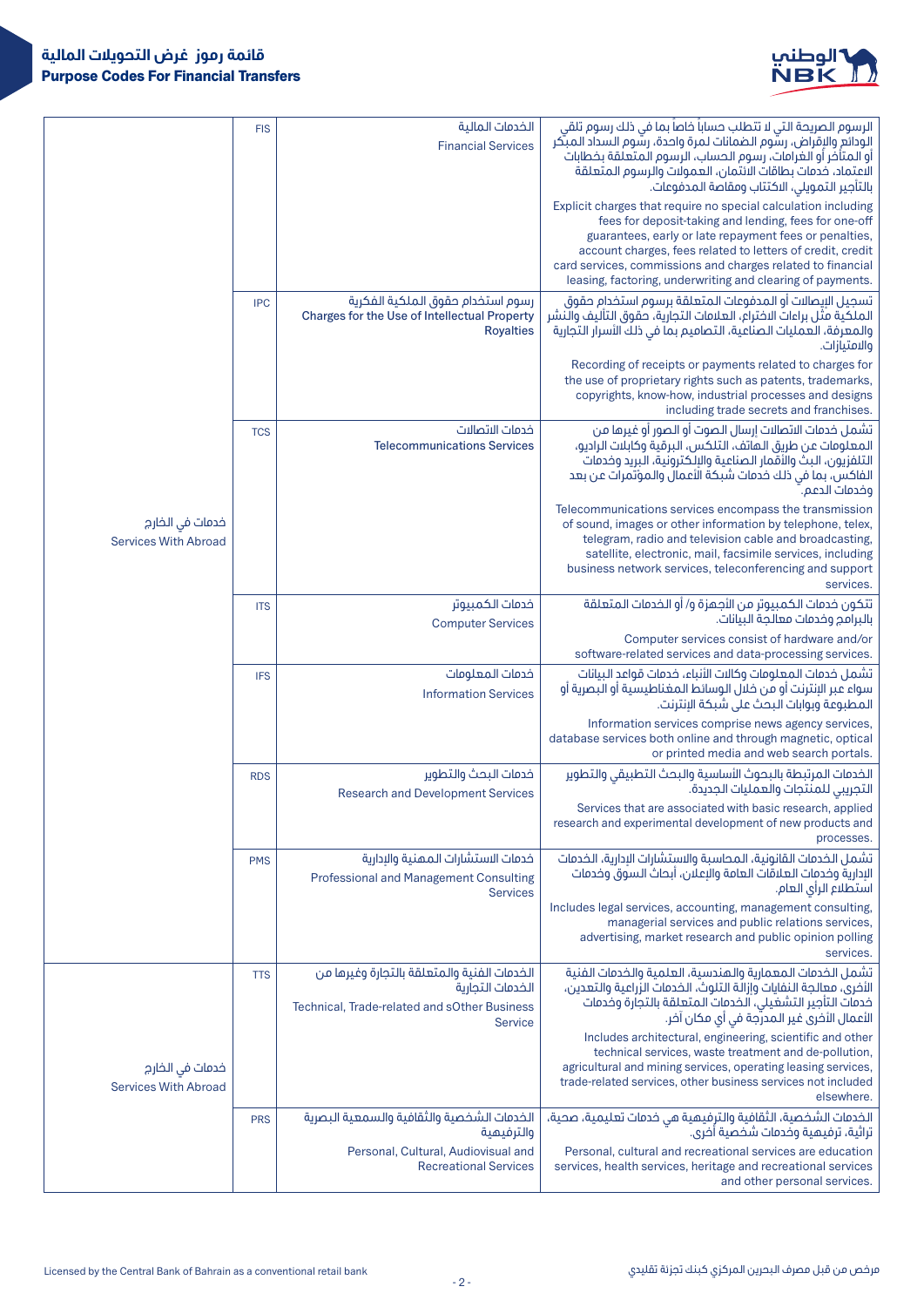

|                                                                         | <b>IGD</b> | توزيعات الأربام داخل المجموعة<br><b>Dividends Intragroup</b>                                 | يشمل المقبوضات والمدفوعات على شكل توزيعات أرباح من/ إلى<br>الخارج التي يتلقاها المستثمرون المقيمون من مؤسسات في<br>الخارج يشآركون فيها بنسبة تزيد عن 10% من رأس مالهم. إِذَا<br>كانت النسبة المئوية الدقيقة غير معروفة، فسيتم قبول مجموعة<br>المقدمة.                                               |
|-------------------------------------------------------------------------|------------|----------------------------------------------------------------------------------------------|-----------------------------------------------------------------------------------------------------------------------------------------------------------------------------------------------------------------------------------------------------------------------------------------------------|
|                                                                         |            |                                                                                              | Includes receipts and payments on the form of dividends to/<br>from abroad that resident investors receive from enterprises<br>abroad to which they participate with percentage more than<br>10% at their share capital. If the exact percentage is not<br>known the intro-group would be accepted. |
|                                                                         | <b>IID</b> | الفائدة على الديون البينية للمجموعة<br>Interest on Debt Intragroup                           | تسجيل الفائدة كدخل استثماري على الأصول المالية الخارجية<br>التي يتلقاها المستثمرون المقيَّمون من الشركات في الخارج التي<br>يشآركون فيها بنسبة تزيد عن 10% من رأس مالهم. ۖ إذا كانت<br>النسبة المئوية الدقيقة غير معروفة، فسيتم قبول مجموعة<br>المقدمة.                                              |
|                                                                         |            |                                                                                              | Recording of interest as investment income on external<br>financial assets that resident investors receive from<br>enterprises abroad to which they participate with<br>percentage more than 10% at their share capital. If the exact<br>percentage is not known the intro-group would be accepted. |
|                                                                         | PIP        | أربام المنتجات الإسلامية                                                                     | وفقاً لتعريفات الصيرفة الإسلامية على سبيل المثال الصكوك.                                                                                                                                                                                                                                            |
|                                                                         | <b>PRR</b> | <b>Profits on Islamic Products</b><br>أرباح أو إيجارات العقارات                              | According to Islamic banking definitions, for example sukuks.<br>يغطي الإيجار الدخل المستحق من وضع الموارد الطبيعية تحت                                                                                                                                                                             |
|                                                                         |            | Profits or Rents on Real Estate                                                              | تَصرفٌ وحدة مؤسسية غير مقيمة.                                                                                                                                                                                                                                                                       |
|                                                                         |            |                                                                                              | Rent covers income receivable for putting natural resources<br>at the disposal of a non-resident institutional unit.                                                                                                                                                                                |
|                                                                         | <b>DOE</b> | توزيعات الأرباح على حقوق الملكية وليس داخل<br>المجموعة<br>Dividends on Equity not Intragroup | تشمل المقبوضات والمدفوعات في شكل توزيعات أرباح من/ إلى<br>الخارج التي يتلقاها المستثمرون المَّقيمون من مؤسسات في الَّخارج<br>يشارِكُون فَيْمَا بِنسبة أقل منّ 10% فَي رأسٌ مَالهُم أو ليسوآ في<br>نُفسَ المجموعة.                                                                                   |
| الفوائد والأرباح مع الخارج<br><b>Interest &amp; Profits With Abroad</b> |            |                                                                                              | Include receipts and payments in the form of dividends to/<br>from abroad that resident investors receive from enterprises<br>abroad to which they participate with percentage less than<br>10% at their share capital or not in the same group.                                                    |
|                                                                         | <b>ISH</b> | الدخل من أسهم صناديق الاستثمار<br>Income on Investment Funds Shares                          | دخل الاستثمار العائد لمساهمي صناديق الاستثمار الجماعي، بما في<br>ذلك الصناديق المشتركة وصناديق الائتمان.                                                                                                                                                                                            |
|                                                                         |            |                                                                                              | Investment income attributable to collective investment<br>fund shareholders, including mutual funds and unit trusts.                                                                                                                                                                               |
|                                                                         | <b>ISL</b> | الفائدة على الأوراق المالية أكثر من عام<br>Interest on Securities More Than a Year           | الفوائد من المقيمين الذين يحتفظون بسندات استحقاق تزيد عن<br>سنة صادرة عن غير المقيمين والعكس.                                                                                                                                                                                                       |
|                                                                         |            |                                                                                              | Interest from residents that hold securities of maturity more<br>than a year issued by nonresidents and the opposite.                                                                                                                                                                               |
|                                                                         | <b>ISS</b> | الفائدة على الأوراق المالية أقل من عام<br>Interest on Securities Less Than a Year            | الفوائد من المقيمين الذين لديهم أوراق مالية ذات تاريخ استحقاق<br>أقل من سنة صادرة عن غير المقيمين والعكس.                                                                                                                                                                                           |
|                                                                         |            |                                                                                              | Interest from residents that hold securities of maturity less<br>than a year issued by nonresidents and the opposite.                                                                                                                                                                               |
|                                                                         | <b>IOL</b> | الدخل على القروض                                                                             | فوائد القروض بين الشركات التي لا تنتمي إلى نفس المجموعة.                                                                                                                                                                                                                                            |
|                                                                         |            | Income on Loans                                                                              | Interest of loans between enterprises not belonging to the<br>same group.                                                                                                                                                                                                                           |
|                                                                         | <b>IOD</b> | الدخل على الودائع<br><b>Income on Deposits</b>                                               | إيصالات الدخل من المؤسسات المالية غير المقيمة لحسابات<br>المقيمين ومدفوعات الدخل من المؤسسات المالية المقيمة<br>لحسابات غير المقيمين.                                                                                                                                                               |
|                                                                         |            |                                                                                              | Receipts of income from financial institutions non-residents<br>for the accounts of residents and payments of the income<br>from resident financial institutions for accounts of<br>non-residents.                                                                                                  |
|                                                                         | <b>CIN</b> | الإستثمارات التجارية                                                                         | شراء الأسمم أو السندات أو الممتلكات التي تقوم بها الشركة.                                                                                                                                                                                                                                           |
|                                                                         |            | <b>Commercial Investments</b>                                                                | Purchase of shares, bonds, or property made by a company.                                                                                                                                                                                                                                           |
|                                                                         | <b>DIV</b> | توزيعات الأربام من المؤسسات المالية<br><b>Dividend Payouts From FI</b>                       | توزيع أربام أربام الشركات على المساهمين المؤهلين من<br>المؤسسات المالية.                                                                                                                                                                                                                            |
|                                                                         |            |                                                                                              | A dividend distribution of corporate profits to eligible<br>shareholders from financial institutions.                                                                                                                                                                                               |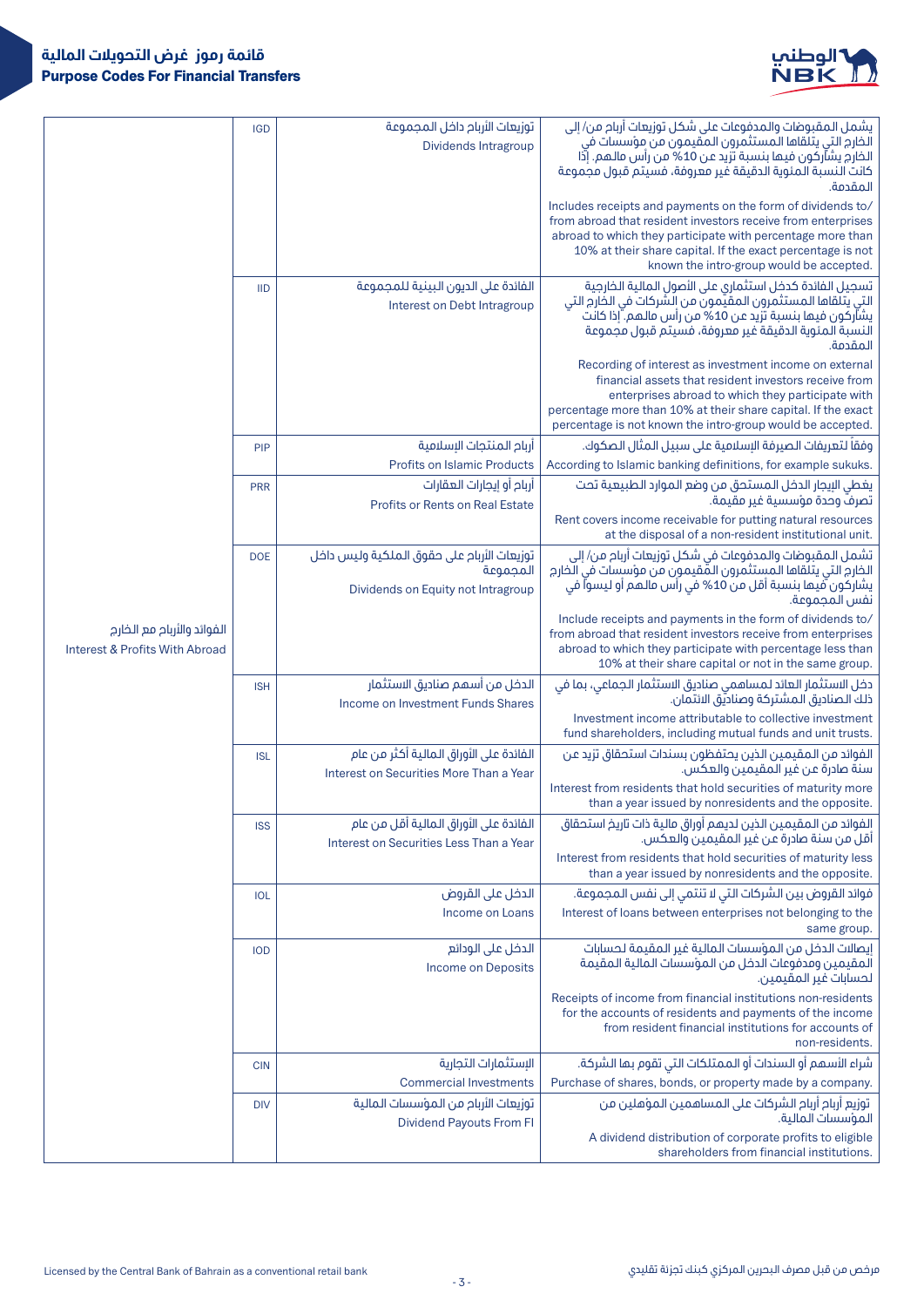

|                                | <b>PRP</b> | مدفوعات مبادلة معدل الربح<br><b>Profit Rate Swap Payments</b>                                                                                  | تبادل المدفوعات الدورية الِثابتة والمتغيرة عن طريق ضرب مبلغ<br>افتراضي متفق عليه فسبقًا في الأسعار الثابتة والمتغيرة المطبقة<br>التي يتقَّق عليها الطرفان.                                                                                                           |
|--------------------------------|------------|------------------------------------------------------------------------------------------------------------------------------------------------|----------------------------------------------------------------------------------------------------------------------------------------------------------------------------------------------------------------------------------------------------------------------|
|                                |            |                                                                                                                                                | Exchange periodic fixed and floating payments by multiplying<br>a pre-agreed notional amount by the applicable fixed and<br>floating rates agreed by the parties.                                                                                                    |
| الفوائد والأرباح مع الخارج     | <b>PRW</b> | <b>Profit Rate Unwind Payments</b>                                                                                                             | <b>Profit Rate Unwind Payments</b>                                                                                                                                                                                                                                   |
| Interest & Profits With Abroad | <b>IRP</b> | مدفوعات مىادلة سعر الفائدة                                                                                                                     | مقايضات أسعار الفائدة هي عقود آجلة حيث يتم تبادل تدفق                                                                                                                                                                                                                |
|                                |            | <b>Interest Rate Swap Payments</b>                                                                                                             | مدفوعات الفائدة المستقبّلية بآخر بناءً على مبلغ رئيسي محدد.<br>Interest rate swaps are forward contracts where one stream<br>of future interest payments is exchanged for another based<br>on a specified principal amount.                                          |
|                                | <b>IRW</b> | <b>Interest Rate Unwind Payments</b>                                                                                                           | <b>Interest Rate Unwind Payments</b>                                                                                                                                                                                                                                 |
|                                | GOS        | السلع والخدمات الحكومية، السفارات وغيرها<br><b>Government Goods and Services Embassies</b><br>etc                                              | يتم تضمين جميع المعاملات في كل من السلع والخدمات من قبل<br>الجيوب مثل السفارات، القنصليات، القواعد العسكرية والمنظمات<br>الدولية مع المقيمين في الاقتصادات التي تقع فيها الجيوب.                                                                                     |
|                                |            |                                                                                                                                                | Included are all transactions in both goods and services by<br>enclaves such as embassies, consulates, military bases and<br>international organizations with residents in the economies<br>in which enclaves are located.                                           |
| الحكومة<br>Government          | GRI        | ضرائب الدخل الحكومية، التعريفات، تحويلات رأس<br>المال وما إلى ذلك<br>Government Related Income Taxes, Tariffs,<br><b>Capital Transfers etc</b> | إيصالات ومدفوعات التحويلات من حكومة البحرين إلى ومن غير<br>أَلْمقيمين فيمًا يتعلق بِالضرائبِ على المنتجات، عَلَى الدخلِ<br>والثروة ومكاسب رأس المال، الإعانات على المنتجات، المساهمات<br>الاجتماعية، المزايا الاجتماعية، المنح الاستثمارية والتبرعات                 |
|                                |            |                                                                                                                                                | Receipts and payments of transfers from Bahrain's<br>government to and from non-residents related to taxes on<br>products, on income, wealth and capital gains, subsidies on<br>products, social contributions, social benefits, investment<br>grants and donations. |
|                                | <b>CHC</b> | التبرعات الخيرية (الصدقات والمساعدات)                                                                                                          | المساعدات الإنسانية، المساعدة العسكرية، المساهمات في                                                                                                                                                                                                                 |
|                                |            | <b>Charitable Contributions (Charity and Aid)</b>                                                                                              | المنظمات الدولية بخلاف القروض، النقديّة أو العينية بين حُكومات<br>الدول المختلفة أو بين الحكومات والمنظمات الدولية.                                                                                                                                                  |
|                                |            |                                                                                                                                                | Humanitarian aid, military assistance, contributions to<br>international organization apart from loans, in cash or in<br>kind, between the governments of different countries or<br>between governments and international organizations.                             |
|                                | <b>FAM</b> | دعم الأسرة (حوالات العمال)                                                                                                                     | التحويلات الشخصية من قبل الأسر المقيمة للمهاجرين إلى أو من أسر                                                                                                                                                                                                       |
|                                |            | <b>Family Support (Workers' Remittances)</b>                                                                                                   | غير مقيمة.<br>Personal transfers by migrants' resident households to or<br>from nonresident households.                                                                                                                                                              |
|                                | <b>SAL</b> | الراتب (تعويضات الموظفين)                                                                                                                      | المكافآت المستحقة الدفع من قبل المؤسسات المقيمة                                                                                                                                                                                                                      |
|                                |            | <b>Salary (Compensation of Employees)</b>                                                                                                      | للموظفين غير المقيمين مقابل العمل الذي قام به الأخير خلال<br>الفترة المحاسبية.                                                                                                                                                                                       |
| الشخصية<br>Personal            |            |                                                                                                                                                | Remuneration payable by resident enterprises to<br>non-resident employees in return for work done by the latter<br>during the accounting period.                                                                                                                     |
|                                | <b>PPA</b> | شراء العقارات في الخارج من المقيمين                                                                                                            | القيمة السوقية للعقارات المشتراة من قبل المقيمين بالخارج أو                                                                                                                                                                                                          |
|                                |            | Purchase of Real Estate Abroad From                                                                                                            | تصفيتها.                                                                                                                                                                                                                                                             |
|                                |            | <b>Residents</b>                                                                                                                               | The fair value of real estate purchased by residents abroad<br>or its liquidation.                                                                                                                                                                                   |
|                                | <b>PPL</b> | شراء عقارات في البحرين من غير المقيمين                                                                                                         | القيمة السوقية للعقارات المشتراة من قبل غير المقيمين في<br>البحرين آو تصفيتها.                                                                                                                                                                                       |
|                                |            | Purchase of Real Estate in Bahrain From<br>Non-residents                                                                                       | The fair value of real estate purchased by nonresidents in<br>Bahrain or its liquidation.                                                                                                                                                                            |
|                                | <b>ALW</b> | المخصص                                                                                                                                         | التعويضات التي يمنحها صاحب العمل المقيم لموظف غير مقيم<br>لتغطية المصاريف مثل بدل غلاء المعيشة.                                                                                                                                                                      |
|                                |            | Allowance                                                                                                                                      | Reimbursements given by a resident employer to a<br>nonresident employee to cover expenses such as a<br>cost-of-living allowance.                                                                                                                                    |
|                                |            |                                                                                                                                                |                                                                                                                                                                                                                                                                      |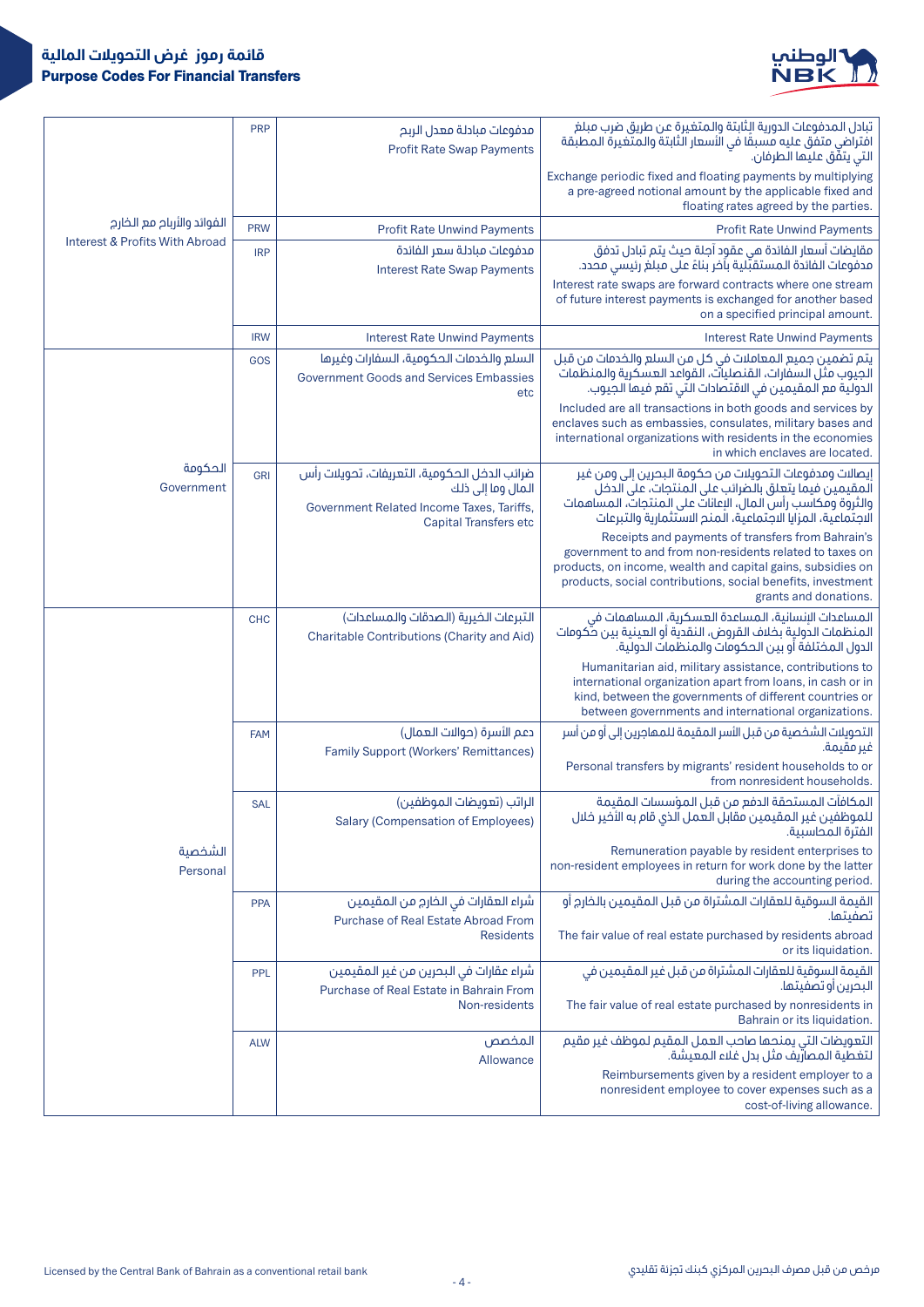

## .II**األصول II.** Assets

| رسم خدمة تقيمه وكالة مقيمة لتقديم الخدمات لعميل غير مقيم.                                                                                                                             | عمولات الوكالة                                            | <b>ACM</b> |          |
|---------------------------------------------------------------------------------------------------------------------------------------------------------------------------------------|-----------------------------------------------------------|------------|----------|
| A service charge assessed by a resident agency for providing<br>services for a nonresident client.                                                                                    | <b>Agency Commissions</b>                                 |            |          |
| دفعة مكافأة مقدمة يدفعها صاحب عمل مقيم لموظف غير مقيم<br>مقابل تسوية نماية الخدمة.                                                                                                    | الدفع المسبق مقابل EOS<br>Advance payment against EOS     | <b>AES</b> |          |
| An advanced remuneration payment paid by a resident<br>employer to a nonresident employee against the end of<br>service settlement.                                                   |                                                           |            |          |
| التعويض الذى يمنحه صاحب العمل المقيم لموظف غير مقيم                                                                                                                                   | علاوة                                                     | <b>BON</b> |          |
| بالإضافة إلى الراتب الأساسي.<br>Compensation given by resident employer to a nonresident                                                                                              | <b>Bonus</b>                                              |            |          |
| employee in addition to their base salary.<br>رسم خدمة يتم تقييمه من قبل وسيط مقيم أو مستشار استثمار                                                                                  | العمولة                                                   | <b>COM</b> |          |
| لتقديم المشورة الاستثمارية أو التعامل مع مشتريات ومبيعات<br>الأوراق المالية لعميل غير مقيم.                                                                                           | Commission                                                |            |          |
| A service charge assessed by a resident broker or<br>investment advisor for providing investment advice or<br>handling purchases and sales of securities for a nonresident<br>client. |                                                           |            |          |
| دخل الموظفين الحدوديين والموسميين وغيرهم من الموظفين<br>المقيمين لفترات قصيرة من أصحاب العمل غير المقيمين.                                                                            | التعويض<br>Compensation                                   | <b>COP</b> |          |
| Income of border, seasonal, and other short-term resident<br>employees from nonresident employers.                                                                                    |                                                           |            |          |
| المكافأة التي يمنحها صاحب العمل المقيم لموظف غير مقيم في<br>نماية العمل.                                                                                                              | نماية الخدمة / التسوية النمائية                           | <b>EOS</b> |          |
| Remuneration given by a resident employer to a nonresident<br>employee at the end of employment.                                                                                      | End of Service/ Final Settlement                          |            |          |
| الراتب الذي يدفعه صاحب العمل المقيم لموظف غير مقيم فى<br>إجازة.                                                                                                                       | إجازة الراتب                                              | LAS        | الشخصية  |
| Salary paid by the resident employer to a nonresident<br>employee who is on leave.                                                                                                    | <b>Leave Salary</b>                                       |            | Personal |
| حركة الأموال من حساب إلى حساب آخر في الخارج تحت نفس                                                                                                                                   | تحويل الحساب الخاص                                        | <b>OAT</b> |          |
| الملكىة.<br>The movement of funds from one account to another<br>account abroad under the same ownership.                                                                             | <b>Own Account Transfer</b>                               |            |          |
| الأجر الذي يمنحه صاحب العمل المقيم لموظف غير مقيم مقابل                                                                                                                               | الوقت الإضافي                                             | <b>OVT</b> |          |
| العمل الإضافي.<br>Remuneration given by a resident employer to a nonresident                                                                                                          | Overtime                                                  |            |          |
| employee in return for working overtime.                                                                                                                                              |                                                           |            |          |
| صندوق يتم فيه إضافة مبلغ من المال خلال سنوات عمل الموظف<br>غير المُقيَم ويتُم سحب المدفوعات منَّه لدعَم تقاعد الشخص من<br>العمل في شكل مدفوعات دورية.                                 | التقاعد<br>Pension                                        | <b>PEN</b> |          |
| A fund where a sum of money is added during a nonresident<br>employee's employment years and from which payments are<br>drawn to support the person's retirement from work in the     |                                                           |            |          |
| form of periodic payments.                                                                                                                                                            |                                                           |            |          |
| شراء الفرد للأسهم أو السندات أو الممتلكات من أجل تحقيق ربح.<br>Purchase made by an individual of shares, bonds, or                                                                    | الإستثمارات الشخصية<br><b>Personal Investments</b>        | <b>PIN</b> |          |
| property, in order to make a profit.                                                                                                                                                  |                                                           |            |          |
| دفعة مكافأة مقدمة من صاحب عمل مقيم إلى موظف غير مقيم.                                                                                                                                 | سلفه على الراتب                                           | <b>SAA</b> |          |
| An advanced remuneration payment received from a<br>resident employer to a nonresident employee.                                                                                      | <b>Salary Advance</b>                                     |            |          |
| حركة الأموال من حساب إلى حساب آخر في الخارج.                                                                                                                                          | تحويل الأموال بين الأشخاص العاديين والقانونيين            | <b>TOF</b> |          |
| The movement of funds from one account to another<br>account abroad.                                                                                                                  | Transfer of funds between persons Normal<br>and Juridical |            |          |
| مبلغ مدفوع في الخارج لأغراض تعليمية.                                                                                                                                                  | دعم التعليم                                               | <b>EDU</b> |          |
| An amount paid abroad for educational purposes.                                                                                                                                       | <b>Educational Support</b>                                |            |          |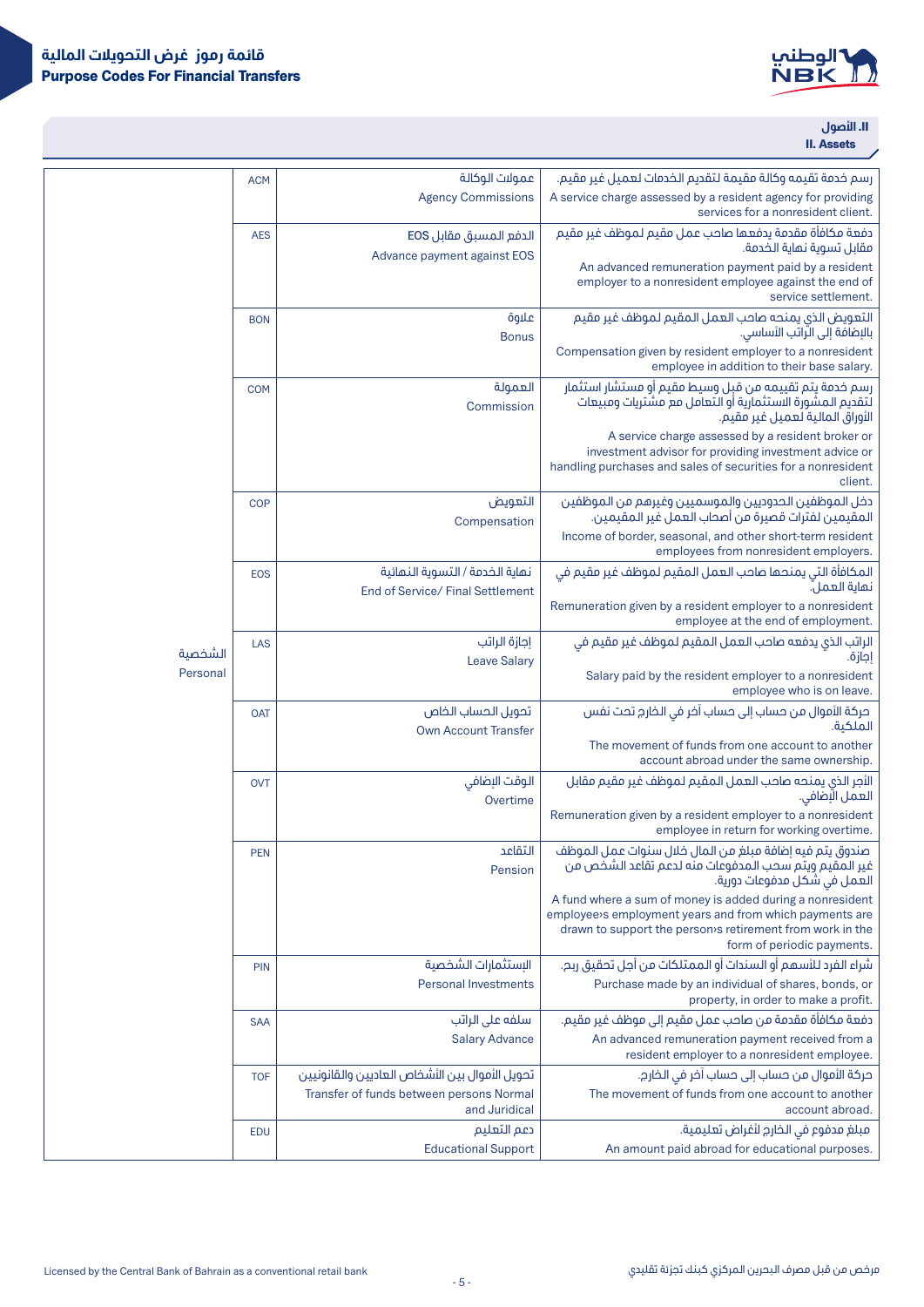

|                                                                                                                                                                                  | <b>MWI</b> | إيداع بطاقة محفظة الـهاتف الـمحمول<br>Mobile Wallet Card Cash-In                                                                                                                                                                                  | إيداع الأموال (نقدًا) في محفظة الـهاتف الـمـحمول لـلمالـك من<br>ألَّحساب المصرفي.                                                                                                                                                                                                                                                        |
|----------------------------------------------------------------------------------------------------------------------------------------------------------------------------------|------------|---------------------------------------------------------------------------------------------------------------------------------------------------------------------------------------------------------------------------------------------------|------------------------------------------------------------------------------------------------------------------------------------------------------------------------------------------------------------------------------------------------------------------------------------------------------------------------------------------|
|                                                                                                                                                                                  |            |                                                                                                                                                                                                                                                   | Deposit of funds (cash-in) to owners mobile wallet from<br>bank account.                                                                                                                                                                                                                                                                 |
|                                                                                                                                                                                  | <b>MWO</b> | بطاقة محفظة الهاتف المحمول                                                                                                                                                                                                                        | سحب الأموال (السحب النقدى) إلى محفظة الـهاتف الـمحمول<br>للمالك من الحساب المصرفي".                                                                                                                                                                                                                                                      |
|                                                                                                                                                                                  |            | <b>Mobile Wallet Card Cash-Out</b>                                                                                                                                                                                                                | Withdrawal of funds (cash-out) to owner's mobile wallet<br>from bank account.                                                                                                                                                                                                                                                            |
|                                                                                                                                                                                  | <b>MWP</b> | مدفوعات بطاقة المحفظة المتنقلة<br><b>Mobile Wallet Card Payments</b>                                                                                                                                                                              | معاملة الدفع باستخدام محفظة الـهاتف الـمـحمـول مع الـتاجر الـمـدرج<br>لمختلف مدفوعات السلع والخدمات.                                                                                                                                                                                                                                     |
|                                                                                                                                                                                  |            |                                                                                                                                                                                                                                                   | Payment transaction using mobile wallet with listed<br>merchant for various payments of goods and services.                                                                                                                                                                                                                              |
| مدفوعات تجارة التجزئة                                                                                                                                                            | <b>SVI</b> | إيداع البطاقة ذات القيمة المخزنة                                                                                                                                                                                                                  | إيداع الأموال (نقدًا) في قيمة مخزنة / بطاقة مدفوعة مسبقًا من<br>حساب مصرفي.                                                                                                                                                                                                                                                              |
| <b>Retail Commerce Payments</b>                                                                                                                                                  |            | <b>Stored Value Card Cash-In</b>                                                                                                                                                                                                                  | Deposit of funds (cash-in) to a stored value/prepaid card<br>from a bank account.                                                                                                                                                                                                                                                        |
|                                                                                                                                                                                  | <b>SVO</b> | صرف بطاقة القيمة المخزنة<br><b>Stored Value Card Cash-Out</b>                                                                                                                                                                                     | سحب الأموال (السحب النقدى) من القيمة المخزنة / البطاقة<br>المدفوعة مسبقًا إلى حساب قصرفي.                                                                                                                                                                                                                                                |
|                                                                                                                                                                                  |            |                                                                                                                                                                                                                                                   | Withdrawal of funds (cash-out) from a stored value/prepaid<br>card into a bank account.                                                                                                                                                                                                                                                  |
|                                                                                                                                                                                  | <b>SVP</b> | مدفوعات بطاقة القيمة المخزنة                                                                                                                                                                                                                      | معاملات الائتمان والخصم لموقع ونطاق تاريخ محددين بواسطة<br>المؤسسات المالية.                                                                                                                                                                                                                                                             |
|                                                                                                                                                                                  |            | <b>Stored Value Card Payments</b>                                                                                                                                                                                                                 | Credit and debit transactions for a specified location and<br>date range made by financial institutions.                                                                                                                                                                                                                                 |
|                                                                                                                                                                                  | POS        | تسوية تاجر نقاط البيع<br><b>POS Merchant Settlement</b>                                                                                                                                                                                           | معاملات الائتمان والخصم لموقع ونطاق تاريخ محددين بواسطة<br>المؤسسات المالية.                                                                                                                                                                                                                                                             |
|                                                                                                                                                                                  |            |                                                                                                                                                                                                                                                   | Credit and debit transactions for a specified location and<br>date range made by financial institutions.                                                                                                                                                                                                                                 |
|                                                                                                                                                                                  | <b>CEA</b> | حصص الأسمم وصناديق الاستثمار لتأسيس شركة<br>جديدة من المقيمين في الخارج، وحقوق الملكية<br>لْلانْدَمَامِ أَو الاستَحوَاذَ عَلَى شَرِكَاتٍ في الْخَارِمِ مِنْ<br>المقيمين، والمشاركة في زيادة رأس مال الشركات<br>ذات الصلة في الخارج                | تأسيس فرع أو شركة في الخارج، أو الاستحواذ على كيان قائم، أو شراء<br>أو بيع أسهم إضافية بنسَّبة 10% من رأس مالـها أو أكثر في الـخارج، أو<br>تَصَفِّيةَ استثمار سابق. إذا كانت النسبة المنوية الدقيقة غيرٌ معروفة،<br>سيتم قبول المجموعة البينية.                                                                                          |
|                                                                                                                                                                                  |            | Equity and Investment fund shares for the<br>establishment of new company from residents<br>abroad, equity of merger or acquisition<br>of companies abroad from residents and<br>participation to capital increase of related<br>companies abroad | Establishment of branch or company abroad, acquisition of<br>an existing entity, purchase or sale of additional shares with<br>percentage 10% of its capital or above abroad or liquidation<br>of a previous investment. If the exact percentage is not<br>known the intra-group would be accepted.                                      |
| تدفقات الاستثمار الأجنبي المباشر<br>- اقتناء وتصفية المقيميّن في                                                                                                                 | <b>DSF</b> | أدوات الدين الأوراق المالية الأجنبية البينية<br>للمحموعة<br>Debt Instruments Intragroup Foreign Securities                                                                                                                                        | السندات التى يمنحها المستثمر المباشر المقيم لمؤسسة<br>.<br>الاستثمار المباشر في الخارج أو مدفوعاتها ومؤسسة الاستثمار<br>المباشر غير المقيمةْ التي تمنحها إلى مستثمر مباشر مقيم أو سداد<br>مدفوعاتها. إذا كانت النسَّبة المئوية المحددة للمشاركة فوق %.ا<br>غير معروفة، فسيتم قبول المجموعة البينية.                                      |
| الأسمم والأوراق المالية في الخارج<br>(حصة تزيد عن 10%)<br>FDI flows-Acquisition and<br>Liquidation by Residents of<br><b>Equity &amp; Securities Abroad</b><br>(Above 10% Share) |            |                                                                                                                                                                                                                                                   | Bonds that a direct investor resident gives to its direct<br>investment enterprise abroad or their repayments and a<br>nonresident direct investment enterprise is giving to a resident<br>direct investor or their repayments. If the exact percentage of<br>above 10% participation is not known the intra-group would be<br>accepted. |
|                                                                                                                                                                                  | <b>REL</b> | عكس حصة حقوق الملكية في البحرين<br>Reverse Equity Share in Bahrain                                                                                                                                                                                | المشاركة العكسية (من شركة بالخارج استثمرت فيها شركة بحرينية<br>سابقاً ما لا يقل عن 10%) أقل من 10% في رأس مال المستثمر<br>المباشر المقيم أو تصفيته.                                                                                                                                                                                      |
|                                                                                                                                                                                  |            |                                                                                                                                                                                                                                                   | Reverse share participation (from a company abroad in<br>which a Bahrain company has previously invested at least<br>10% share) below 10% to the share capital of the resident<br>direct investor or its liquidation.                                                                                                                    |
|                                                                                                                                                                                  | <b>RDL</b> | أدوات الدين العكسية فى البحرين<br>Reverse Debt Instruments in Bahrain                                                                                                                                                                             | سندات، قروض من شركة بالخارج استثمرت فيها شركة بحرينية في<br>السابق ما لَا يقل عن 10% من حصتها إلى مستثمر مباشر مُقيم أو<br>سدادها.                                                                                                                                                                                                       |
|                                                                                                                                                                                  |            |                                                                                                                                                                                                                                                   | Bonds, loans from a company abroad in which a Bahrain<br>company has previously invested at least 10% share to its<br>resident direct investor or their repayments.                                                                                                                                                                      |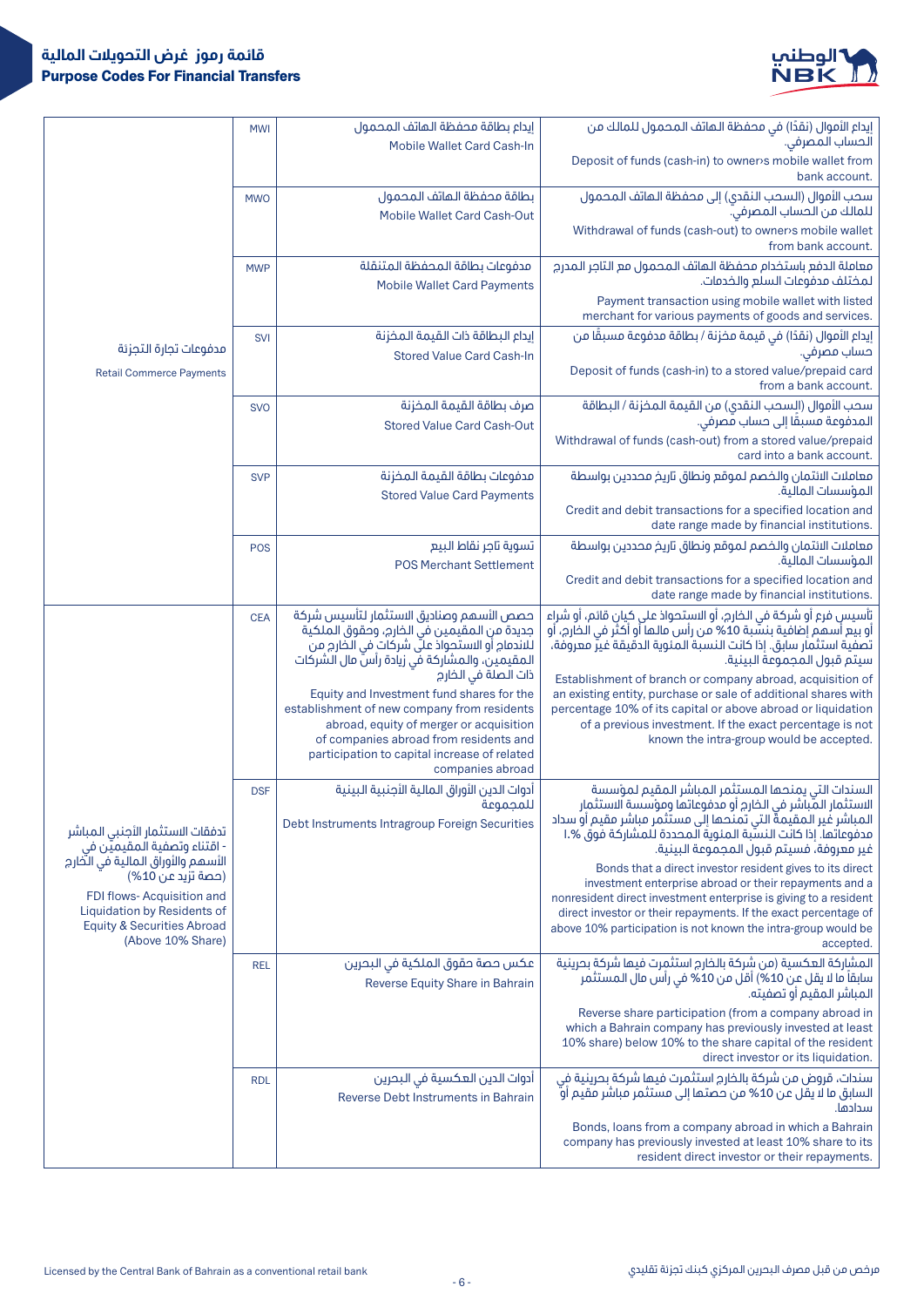

|                                                                                                                                      | <b>FSA</b> | حقوق الملكية بخلاف حصص صناديق الاستثمار في<br>شركات غير مرتبطة بالخارج<br>Equity Other Than Investment Fund Shares in<br>not Related Companies Abroad                            | المشتريات أو الأسهم في حقوق الملكية من المقيمين إلى أسهم<br>الشركات غير المقيمة بنسبة مشاركة أقل من 10% أو الشركات<br>غير المرتبطة والتي لا تنتمي إلى نفس مجموعة الشركات إذاً كانت<br>النسبة غير معروفة.<br>Purchases or shares in equity from residents to shares of<br>non-residents companies with participation rate less than<br>10% or not related companies that do not belong to the<br>same corporate group if the percentage is not known.                                                                                                                                                                                                                                   |
|--------------------------------------------------------------------------------------------------------------------------------------|------------|----------------------------------------------------------------------------------------------------------------------------------------------------------------------------------|----------------------------------------------------------------------------------------------------------------------------------------------------------------------------------------------------------------------------------------------------------------------------------------------------------------------------------------------------------------------------------------------------------------------------------------------------------------------------------------------------------------------------------------------------------------------------------------------------------------------------------------------------------------------------------------|
|                                                                                                                                      | <b>FIA</b> | أسهم صناديق الاستثمار الأجنبية<br><b>Investment Fund Shares Foreign</b>                                                                                                          | تعهدات الاستثمار الجماعي التي يقوم المستثمرون من خلالها<br>بتجميع الأموال للاستثمار في الأصول المالية أو غير المالية مثل<br>الصناديق المشتركة أو الصناديق الاستئمانية.<br>Collective investment undertakings through which investors<br>pool funds for investment in financial or non-financial assets<br>such as mutual funds or unit trusts.                                                                                                                                                                                                                                                                                                                                         |
|                                                                                                                                      | <b>DSA</b> | مشتريات ومبيعات سندات الدين الخارجي في<br>الشركات غير المرتبطة - أقل من عام<br>Purchases and Sales of Foreign Debt<br>Securities in not Related Companies - Less<br>Than a Year  | الأوراق المالية الصادرة عن غير المقيمين مثل السندات وأذون<br>الخُزَانَةَ، الأوراق التجارية وقُبولُ المصرفيين المتداولة في الأسواق<br>المنظمة بأسعار السوق مع استحقاق أقل من عام في الشركات<br>التي يقل رأس مالها عن 10% أو التي لا تنتّمي إلى نفسٌ مجموعة<br>الشركات إذا النسبة غير معروفة.<br>Securities issued by non-residents for example bonds,<br>treasury bills, commercial papers, bankers' acceptance<br>traded in organized markets at market prices with maturity<br>less than a year in companies with capital participation less<br>than 10% or that do not belong to the same corporate group                                                                            |
| <b>Portfolio Investment Flows-</b><br>Acquisition and Liquidation by<br>Residents of Equity & Securities<br>Abroad (Below 10% Share) | <b>DLA</b> | مشتريات ومبيعات سندات الدين الخارجي في<br>الشركات غير المرتبطة - أكثر من عام<br>Purchases and Sales of Foreign Debt<br>Securities in not Related Companies - More<br>Than a Year | if the percentage is not known.<br>الأوراق المالية الصادرة عن غير المقيمين مثل السندات وأذون<br>الخزانة، الأوراق التجارية وقبول المصرفيين المتداولة في الأسواق<br>المنظمة بأسعار السوق مع استحقاق أكثر من عام في الشركات<br>التي يقل رأس مآلها عن 10% أو التي لا تنتمي إلى نفسٌ مجموعة<br>الشَّرْكَاتَ إِذَا الَّنسية غيرٍ معروفةً.<br>Securities issued by nonresidents for example bonds,<br>treasury bills, commercial papers, bankers' acceptances<br>traded in organized markets at market prices with maturity<br>more than a year in companies with capital participation less<br>than 10% or that do not belong to the same corporate group<br>if the percentage is not known. |
|                                                                                                                                      | <b>FDA</b> | المشتقات المالية الأجنبية<br><b>Financial Derivatives Foreign</b>                                                                                                                | معاملات المقيمين في المشتقات المالية لغير المقيمين وفقاً<br>للربح أو الخسارة (الهامش) الذي يحدث عند تسوية الملكية وليس<br>الأداة الأساسىة.<br>Transactions of residents to financial derivatives of<br>non-residents according to the gain or loss (margin) that<br>occurs at the settlement of the title and not the underlying<br>instrument.                                                                                                                                                                                                                                                                                                                                        |
|                                                                                                                                      | <b>IPO</b> | اشتراكات الاكتتاب<br><b>IPO Subscriptions</b>                                                                                                                                    | شراء الاكتتاب العام الأولى (IPO) للأسهم في الطرم الأول للأسهم<br>للبيع من قبل الشركة.<br>The purchase of an initial public offering (IPO) of stocks in<br>the first offering of stocks for sale by a company.                                                                                                                                                                                                                                                                                                                                                                                                                                                                          |
|                                                                                                                                      | <b>POR</b> | المبالغ المستردة / إلغاء الاشتراكات في الاكتتاب<br>العام                                                                                                                         | رد أو عكس من قبل مؤسسة مالية عند شراء الاكتتاب العام الأولي<br>(IPO) للأسهم في الطرح الأول للأسهم للبيع من قبل الشركة.                                                                                                                                                                                                                                                                                                                                                                                                                                                                                                                                                                 |
|                                                                                                                                      |            | Refunds/Reversals on IPO subscriptions                                                                                                                                           | The refund or reversal by a financial institution on the<br>purchase of an initial public offering (IPO) of stocks in the<br>first offering of stocks for sale by a company.                                                                                                                                                                                                                                                                                                                                                                                                                                                                                                           |
|                                                                                                                                      | <b>TKT</b> | التذاكر<br><b>Tickets</b>                                                                                                                                                        | التذاكر<br><b>Tickets</b>                                                                                                                                                                                                                                                                                                                                                                                                                                                                                                                                                                                                                                                              |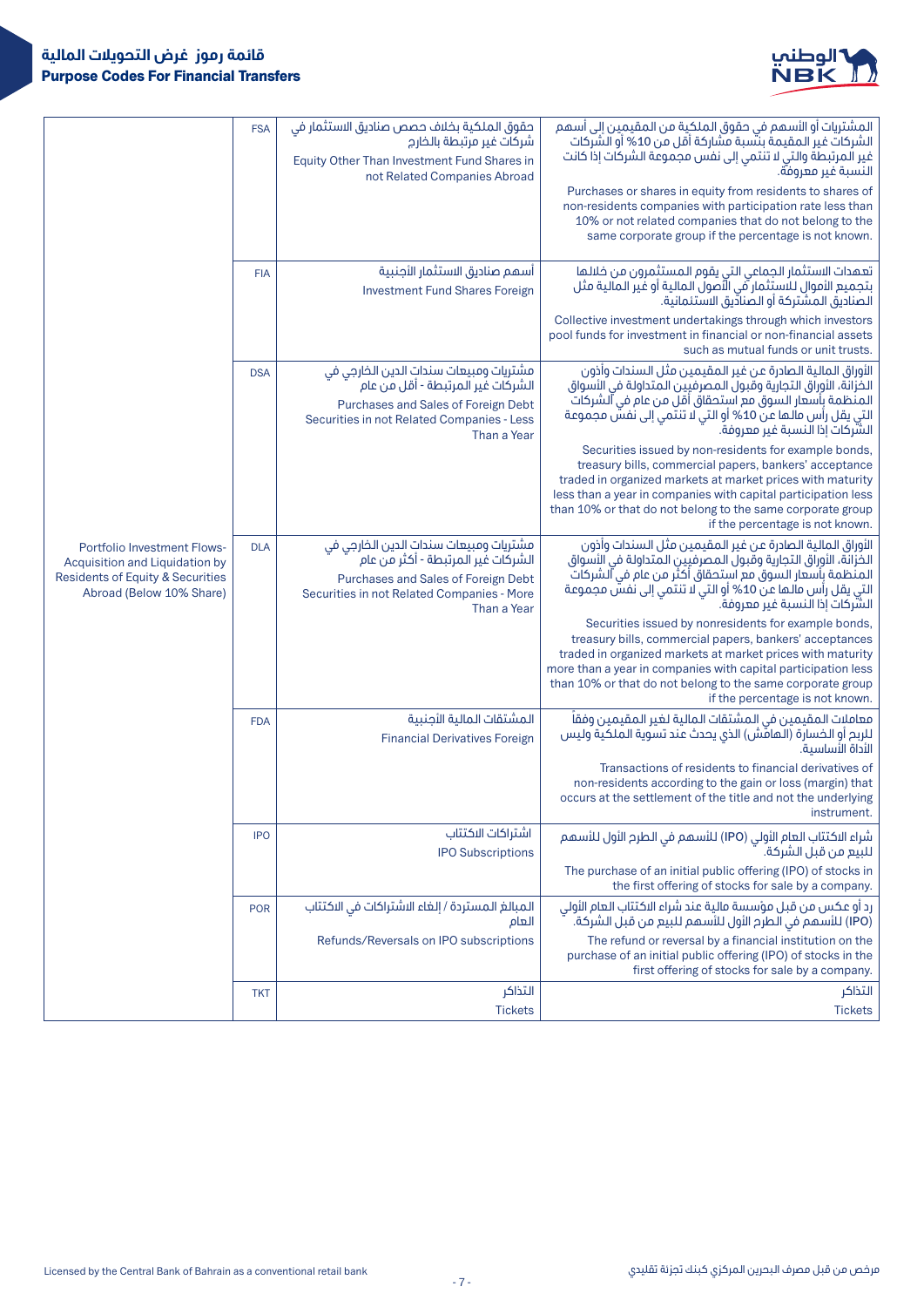

| <b>DLF</b><br>الاستثمار المباشر الخآصة به في الخارج أو سداد مدفوعاتها ومؤسسة<br>تزيد عن 10%)<br>الاستثمار المباشر غير المقيمة التي تمنحها إلى مستثمر مباشر<br>Debt Instruments Intragroup Loans, Deposits<br>مقيم أو سداد مدفوعاتها (يتم استبّعاد داخل المؤسسات المالية).<br>Foreign (Above 10% Share)<br>إذا كانت النسبة المئوية المحددة للمشاركة فوق 10% غير معروفة،<br>فسيتم قبول المجموعة البينية.<br>Loans and credit that a direct investor resident gives to its<br>direct investment enterprise abroad or their repayments and<br>nonresident direct investment enterprise is giving to a resident<br>direct investor or their repayments (within financial institutions<br>are excluded). If the exact percentage of above 10%<br>participation is not known the intra-group would be accepted.<br>جميع التدفقات إلى الداخل أو الخارج من قبل المقيمين من<br>الإيصالات أو المدفوعات من الحسابات المصرفية<br><b>AFA</b><br>الشخصية للمقيمين أو الودائع في الخارج<br>الحسابات المودعة لدى البنوك في الخارج.<br>Receipts or Payments From Personal<br>All inward or outward flows by residents from accounts held<br><b>Residents Bank Account or Deposits Abroad</b><br>with banks abroad.<br>قروض - رسوم أو أقساط سداد على القروض<br>جميع عمليات السحب أو السداد على القروض الممنوحة لغير المقيمين<br><b>SLA</b><br>لمدة تقل عن عام في الشركات التي يقل رأس مالها عن 10% أو التي لا<br>الممنوحة لغير المقيمين - قصير الأجل<br>تنتمي إلى نفس مجمَّوعة الشركاتِّ إذا كانت النسبة غير معروفة.<br>Loans - Drawings or Repayments on Loans<br>Extended to non-residents - Short-term<br>All drawings or repayments on loans extended to<br>nonresidents with duration less than a year in companies<br>with capital participation less than 10% or that do not<br>belong to the same corporate group if the percentage is not<br>known.<br>قروض - سحوبات أو أقساط سداد على القروض<br>جميع عمليات السحب أو السداد على القروض الممنوحة لغير<br><b>LLA</b><br>الممنوحة لغير المقيمين - طويل الأَجل<br>المقيمين والتي تزيد مدتها عن عام في الشركات التي يزيد رأس مالها<br>عن 10% أو التي لا تنتمي إلى نفس مجَّموعة الشركات إذا كانت<br>Loans - Drawings or Repayments on Loans<br>النسبة غير معروفة.<br>Extended to Non-residents - Long-term<br>All drawings or repayments on loans extended to<br>non-residents with duration more than a year in companies<br>with capital participation more than 10% or that do not belong<br>to the same corporate group if the percentage is not known.<br>الإقراض - التسديد والتحويلات من<br>قبل المقيمين للقروض والودائع<br>التأجير بالخارج<br>الإيجارات المالية التي هي اتفاقية تأجير لغير المقيم مع مقيم.<br><b>LEA</b><br>في الخارج<br><b>Leasing Abroad</b><br>Financial leases that is leasing agreement of a non-resident<br>Lending-Repayments and<br>with a resident.<br>Transfers by Residents of Loans<br>اتفاقيات إعادة الشراء للأوراق المالية الصادرة عن غير المقيمين.<br>إعادة الشراء على الأوراق المالية الأجنبية<br><b>RFS</b><br>& Deposits Abroad<br>Repos on Foreign Securities<br>Repurchase agreements on securities issued by<br>non-residents.<br>تمديد الائتمان من قبل موردي السلع والخدمات لعملائهم والسلف<br>الاعتمادات التجارية والسلف المستحقة القبض<br><b>TCR</b><br>على العمل الجاري أو الذي لم ّيتم تنفيذه بعد، في شكل دفع مسبق<br><b>Trade Credits and Advances Receivable</b><br>من قبل العملاء للسلع والخدمات التي لم يتم تقَّديمها بعد.<br>Extension of credit by the suppliers of goods and services<br>to their customers and advances for work that is in progress<br>or is yet to be undertaken, in the form of pre-payment by<br>customers for goods and services not yet provided.<br>مدفوعات الفوائد التي يدفعها الأفراد والشركات للمؤسسات المالية.<br>مدفوعات فوائد القرض<br><b>LIP</b><br>Interest payments made by individuals and companies to<br>Loan Interest Payments<br>financial institutions.<br>الرسوم التي يدفعها الأفراد والشركات المقيمة للمؤسسات المالية.<br>رسوم القرض<br><b>LNC</b><br>Charges paid by resident individuals and companies to<br><b>Loan Charges</b><br>financial institutions.<br>مدفوعات القروض من المؤسسات المالية<br>سداد مدفوعات القرض من قبل مؤسسة مالية.<br><b>LND</b><br><b>Loan Disbursements From FI</b><br>Loan disbursement payment made by a financial institution.<br>الأموال غيرِ المطالب بها هي أموال وأصول أخرى لا يمكن تحديد<br>تنسيب الأموال غير المطالب بها<br><b>UFP</b><br>مالكَهَا الشَّرْعي.<br><b>Unclaimed Funds Placement</b><br>Unclaimed funds are money and other assets whose rightful<br>owner cannot be located.<br>سداد المطالبات النقدية<br>مطالبة بالسداد فقط بالمال المستحق للمدين من قبل دائنه أو<br><b>MCR</b><br>طرف ثالث.<br><b>Monetary Claim Reimbursements</b><br>Claim for payment solely in money that is owed to the<br>debtor by its creditor or a third party.<br>الأقساط الشهرية المعادلة<br>مبلغ دفع ثابت يقوم به مقترض لمؤسسة مالية في تاريخ محدد كل<br><b>EMI</b><br>شمر تقویمی.<br><b>Equated Monthly Installments</b><br>A fixed payment amount made by a borrower to a financial<br>institution at a specified date each calendar month. |  |                                                |                                                             |
|------------------------------------------------------------------------------------------------------------------------------------------------------------------------------------------------------------------------------------------------------------------------------------------------------------------------------------------------------------------------------------------------------------------------------------------------------------------------------------------------------------------------------------------------------------------------------------------------------------------------------------------------------------------------------------------------------------------------------------------------------------------------------------------------------------------------------------------------------------------------------------------------------------------------------------------------------------------------------------------------------------------------------------------------------------------------------------------------------------------------------------------------------------------------------------------------------------------------------------------------------------------------------------------------------------------------------------------------------------------------------------------------------------------------------------------------------------------------------------------------------------------------------------------------------------------------------------------------------------------------------------------------------------------------------------------------------------------------------------------------------------------------------------------------------------------------------------------------------------------------------------------------------------------------------------------------------------------------------------------------------------------------------------------------------------------------------------------------------------------------------------------------------------------------------------------------------------------------------------------------------------------------------------------------------------------------------------------------------------------------------------------------------------------------------------------------------------------------------------------------------------------------------------------------------------------------------------------------------------------------------------------------------------------------------------------------------------------------------------------------------------------------------------------------------------------------------------------------------------------------------------------------------------------------------------------------------------------------------------------------------------------------------------------------------------------------------------------------------------------------------------------------------------------------------------------------------------------------------------------------------------------------------------------------------------------------------------------------------------------------------------------------------------------------------------------------------------------------------------------------------------------------------------------------------------------------------------------------------------------------------------------------------------------------------------------------------------------------------------------------------------------------------------------------------------------------------------------------------------------------------------------------------------------------------------------------------------------------------------------------------------------------------------------------------------------------------------------------------------------------------------------------------------------------------------------------------------------------------------------------------------------------------------------------------------------------------------------------------------------------------------------------------------------------------------------------------------------------------------------------------------------------------------------------------------------------------------------------------------------------------------------------------------------------------------------------------------------------------------------------------------------------------------------------------------------------------------------------------------------------------------------------------------------------------------------------------------------------------------------------------------------------------------------------------------------------------------------------------------------|--|------------------------------------------------|-------------------------------------------------------------|
|                                                                                                                                                                                                                                                                                                                                                                                                                                                                                                                                                                                                                                                                                                                                                                                                                                                                                                                                                                                                                                                                                                                                                                                                                                                                                                                                                                                                                                                                                                                                                                                                                                                                                                                                                                                                                                                                                                                                                                                                                                                                                                                                                                                                                                                                                                                                                                                                                                                                                                                                                                                                                                                                                                                                                                                                                                                                                                                                                                                                                                                                                                                                                                                                                                                                                                                                                                                                                                                                                                                                                                                                                                                                                                                                                                                                                                                                                                                                                                                                                                                                                                                                                                                                                                                                                                                                                                                                                                                                                                                                                                                                                                                                                                                                                                                                                                                                                                                                                                                                                                                                                                                  |  | قروض مجموعة أدوات الدين والودائع الأجنبية (حصة | القروض والائتمان التى يمنحها المستثمر المباشر المقيم لمؤسسة |
|                                                                                                                                                                                                                                                                                                                                                                                                                                                                                                                                                                                                                                                                                                                                                                                                                                                                                                                                                                                                                                                                                                                                                                                                                                                                                                                                                                                                                                                                                                                                                                                                                                                                                                                                                                                                                                                                                                                                                                                                                                                                                                                                                                                                                                                                                                                                                                                                                                                                                                                                                                                                                                                                                                                                                                                                                                                                                                                                                                                                                                                                                                                                                                                                                                                                                                                                                                                                                                                                                                                                                                                                                                                                                                                                                                                                                                                                                                                                                                                                                                                                                                                                                                                                                                                                                                                                                                                                                                                                                                                                                                                                                                                                                                                                                                                                                                                                                                                                                                                                                                                                                                                  |  |                                                |                                                             |
|                                                                                                                                                                                                                                                                                                                                                                                                                                                                                                                                                                                                                                                                                                                                                                                                                                                                                                                                                                                                                                                                                                                                                                                                                                                                                                                                                                                                                                                                                                                                                                                                                                                                                                                                                                                                                                                                                                                                                                                                                                                                                                                                                                                                                                                                                                                                                                                                                                                                                                                                                                                                                                                                                                                                                                                                                                                                                                                                                                                                                                                                                                                                                                                                                                                                                                                                                                                                                                                                                                                                                                                                                                                                                                                                                                                                                                                                                                                                                                                                                                                                                                                                                                                                                                                                                                                                                                                                                                                                                                                                                                                                                                                                                                                                                                                                                                                                                                                                                                                                                                                                                                                  |  |                                                |                                                             |
|                                                                                                                                                                                                                                                                                                                                                                                                                                                                                                                                                                                                                                                                                                                                                                                                                                                                                                                                                                                                                                                                                                                                                                                                                                                                                                                                                                                                                                                                                                                                                                                                                                                                                                                                                                                                                                                                                                                                                                                                                                                                                                                                                                                                                                                                                                                                                                                                                                                                                                                                                                                                                                                                                                                                                                                                                                                                                                                                                                                                                                                                                                                                                                                                                                                                                                                                                                                                                                                                                                                                                                                                                                                                                                                                                                                                                                                                                                                                                                                                                                                                                                                                                                                                                                                                                                                                                                                                                                                                                                                                                                                                                                                                                                                                                                                                                                                                                                                                                                                                                                                                                                                  |  |                                                |                                                             |
|                                                                                                                                                                                                                                                                                                                                                                                                                                                                                                                                                                                                                                                                                                                                                                                                                                                                                                                                                                                                                                                                                                                                                                                                                                                                                                                                                                                                                                                                                                                                                                                                                                                                                                                                                                                                                                                                                                                                                                                                                                                                                                                                                                                                                                                                                                                                                                                                                                                                                                                                                                                                                                                                                                                                                                                                                                                                                                                                                                                                                                                                                                                                                                                                                                                                                                                                                                                                                                                                                                                                                                                                                                                                                                                                                                                                                                                                                                                                                                                                                                                                                                                                                                                                                                                                                                                                                                                                                                                                                                                                                                                                                                                                                                                                                                                                                                                                                                                                                                                                                                                                                                                  |  |                                                |                                                             |
|                                                                                                                                                                                                                                                                                                                                                                                                                                                                                                                                                                                                                                                                                                                                                                                                                                                                                                                                                                                                                                                                                                                                                                                                                                                                                                                                                                                                                                                                                                                                                                                                                                                                                                                                                                                                                                                                                                                                                                                                                                                                                                                                                                                                                                                                                                                                                                                                                                                                                                                                                                                                                                                                                                                                                                                                                                                                                                                                                                                                                                                                                                                                                                                                                                                                                                                                                                                                                                                                                                                                                                                                                                                                                                                                                                                                                                                                                                                                                                                                                                                                                                                                                                                                                                                                                                                                                                                                                                                                                                                                                                                                                                                                                                                                                                                                                                                                                                                                                                                                                                                                                                                  |  |                                                |                                                             |
|                                                                                                                                                                                                                                                                                                                                                                                                                                                                                                                                                                                                                                                                                                                                                                                                                                                                                                                                                                                                                                                                                                                                                                                                                                                                                                                                                                                                                                                                                                                                                                                                                                                                                                                                                                                                                                                                                                                                                                                                                                                                                                                                                                                                                                                                                                                                                                                                                                                                                                                                                                                                                                                                                                                                                                                                                                                                                                                                                                                                                                                                                                                                                                                                                                                                                                                                                                                                                                                                                                                                                                                                                                                                                                                                                                                                                                                                                                                                                                                                                                                                                                                                                                                                                                                                                                                                                                                                                                                                                                                                                                                                                                                                                                                                                                                                                                                                                                                                                                                                                                                                                                                  |  |                                                |                                                             |
|                                                                                                                                                                                                                                                                                                                                                                                                                                                                                                                                                                                                                                                                                                                                                                                                                                                                                                                                                                                                                                                                                                                                                                                                                                                                                                                                                                                                                                                                                                                                                                                                                                                                                                                                                                                                                                                                                                                                                                                                                                                                                                                                                                                                                                                                                                                                                                                                                                                                                                                                                                                                                                                                                                                                                                                                                                                                                                                                                                                                                                                                                                                                                                                                                                                                                                                                                                                                                                                                                                                                                                                                                                                                                                                                                                                                                                                                                                                                                                                                                                                                                                                                                                                                                                                                                                                                                                                                                                                                                                                                                                                                                                                                                                                                                                                                                                                                                                                                                                                                                                                                                                                  |  |                                                |                                                             |
|                                                                                                                                                                                                                                                                                                                                                                                                                                                                                                                                                                                                                                                                                                                                                                                                                                                                                                                                                                                                                                                                                                                                                                                                                                                                                                                                                                                                                                                                                                                                                                                                                                                                                                                                                                                                                                                                                                                                                                                                                                                                                                                                                                                                                                                                                                                                                                                                                                                                                                                                                                                                                                                                                                                                                                                                                                                                                                                                                                                                                                                                                                                                                                                                                                                                                                                                                                                                                                                                                                                                                                                                                                                                                                                                                                                                                                                                                                                                                                                                                                                                                                                                                                                                                                                                                                                                                                                                                                                                                                                                                                                                                                                                                                                                                                                                                                                                                                                                                                                                                                                                                                                  |  |                                                |                                                             |
|                                                                                                                                                                                                                                                                                                                                                                                                                                                                                                                                                                                                                                                                                                                                                                                                                                                                                                                                                                                                                                                                                                                                                                                                                                                                                                                                                                                                                                                                                                                                                                                                                                                                                                                                                                                                                                                                                                                                                                                                                                                                                                                                                                                                                                                                                                                                                                                                                                                                                                                                                                                                                                                                                                                                                                                                                                                                                                                                                                                                                                                                                                                                                                                                                                                                                                                                                                                                                                                                                                                                                                                                                                                                                                                                                                                                                                                                                                                                                                                                                                                                                                                                                                                                                                                                                                                                                                                                                                                                                                                                                                                                                                                                                                                                                                                                                                                                                                                                                                                                                                                                                                                  |  |                                                |                                                             |
|                                                                                                                                                                                                                                                                                                                                                                                                                                                                                                                                                                                                                                                                                                                                                                                                                                                                                                                                                                                                                                                                                                                                                                                                                                                                                                                                                                                                                                                                                                                                                                                                                                                                                                                                                                                                                                                                                                                                                                                                                                                                                                                                                                                                                                                                                                                                                                                                                                                                                                                                                                                                                                                                                                                                                                                                                                                                                                                                                                                                                                                                                                                                                                                                                                                                                                                                                                                                                                                                                                                                                                                                                                                                                                                                                                                                                                                                                                                                                                                                                                                                                                                                                                                                                                                                                                                                                                                                                                                                                                                                                                                                                                                                                                                                                                                                                                                                                                                                                                                                                                                                                                                  |  |                                                |                                                             |
|                                                                                                                                                                                                                                                                                                                                                                                                                                                                                                                                                                                                                                                                                                                                                                                                                                                                                                                                                                                                                                                                                                                                                                                                                                                                                                                                                                                                                                                                                                                                                                                                                                                                                                                                                                                                                                                                                                                                                                                                                                                                                                                                                                                                                                                                                                                                                                                                                                                                                                                                                                                                                                                                                                                                                                                                                                                                                                                                                                                                                                                                                                                                                                                                                                                                                                                                                                                                                                                                                                                                                                                                                                                                                                                                                                                                                                                                                                                                                                                                                                                                                                                                                                                                                                                                                                                                                                                                                                                                                                                                                                                                                                                                                                                                                                                                                                                                                                                                                                                                                                                                                                                  |  |                                                |                                                             |
|                                                                                                                                                                                                                                                                                                                                                                                                                                                                                                                                                                                                                                                                                                                                                                                                                                                                                                                                                                                                                                                                                                                                                                                                                                                                                                                                                                                                                                                                                                                                                                                                                                                                                                                                                                                                                                                                                                                                                                                                                                                                                                                                                                                                                                                                                                                                                                                                                                                                                                                                                                                                                                                                                                                                                                                                                                                                                                                                                                                                                                                                                                                                                                                                                                                                                                                                                                                                                                                                                                                                                                                                                                                                                                                                                                                                                                                                                                                                                                                                                                                                                                                                                                                                                                                                                                                                                                                                                                                                                                                                                                                                                                                                                                                                                                                                                                                                                                                                                                                                                                                                                                                  |  |                                                |                                                             |
|                                                                                                                                                                                                                                                                                                                                                                                                                                                                                                                                                                                                                                                                                                                                                                                                                                                                                                                                                                                                                                                                                                                                                                                                                                                                                                                                                                                                                                                                                                                                                                                                                                                                                                                                                                                                                                                                                                                                                                                                                                                                                                                                                                                                                                                                                                                                                                                                                                                                                                                                                                                                                                                                                                                                                                                                                                                                                                                                                                                                                                                                                                                                                                                                                                                                                                                                                                                                                                                                                                                                                                                                                                                                                                                                                                                                                                                                                                                                                                                                                                                                                                                                                                                                                                                                                                                                                                                                                                                                                                                                                                                                                                                                                                                                                                                                                                                                                                                                                                                                                                                                                                                  |  |                                                |                                                             |
|                                                                                                                                                                                                                                                                                                                                                                                                                                                                                                                                                                                                                                                                                                                                                                                                                                                                                                                                                                                                                                                                                                                                                                                                                                                                                                                                                                                                                                                                                                                                                                                                                                                                                                                                                                                                                                                                                                                                                                                                                                                                                                                                                                                                                                                                                                                                                                                                                                                                                                                                                                                                                                                                                                                                                                                                                                                                                                                                                                                                                                                                                                                                                                                                                                                                                                                                                                                                                                                                                                                                                                                                                                                                                                                                                                                                                                                                                                                                                                                                                                                                                                                                                                                                                                                                                                                                                                                                                                                                                                                                                                                                                                                                                                                                                                                                                                                                                                                                                                                                                                                                                                                  |  |                                                |                                                             |
|                                                                                                                                                                                                                                                                                                                                                                                                                                                                                                                                                                                                                                                                                                                                                                                                                                                                                                                                                                                                                                                                                                                                                                                                                                                                                                                                                                                                                                                                                                                                                                                                                                                                                                                                                                                                                                                                                                                                                                                                                                                                                                                                                                                                                                                                                                                                                                                                                                                                                                                                                                                                                                                                                                                                                                                                                                                                                                                                                                                                                                                                                                                                                                                                                                                                                                                                                                                                                                                                                                                                                                                                                                                                                                                                                                                                                                                                                                                                                                                                                                                                                                                                                                                                                                                                                                                                                                                                                                                                                                                                                                                                                                                                                                                                                                                                                                                                                                                                                                                                                                                                                                                  |  |                                                |                                                             |
|                                                                                                                                                                                                                                                                                                                                                                                                                                                                                                                                                                                                                                                                                                                                                                                                                                                                                                                                                                                                                                                                                                                                                                                                                                                                                                                                                                                                                                                                                                                                                                                                                                                                                                                                                                                                                                                                                                                                                                                                                                                                                                                                                                                                                                                                                                                                                                                                                                                                                                                                                                                                                                                                                                                                                                                                                                                                                                                                                                                                                                                                                                                                                                                                                                                                                                                                                                                                                                                                                                                                                                                                                                                                                                                                                                                                                                                                                                                                                                                                                                                                                                                                                                                                                                                                                                                                                                                                                                                                                                                                                                                                                                                                                                                                                                                                                                                                                                                                                                                                                                                                                                                  |  |                                                |                                                             |
|                                                                                                                                                                                                                                                                                                                                                                                                                                                                                                                                                                                                                                                                                                                                                                                                                                                                                                                                                                                                                                                                                                                                                                                                                                                                                                                                                                                                                                                                                                                                                                                                                                                                                                                                                                                                                                                                                                                                                                                                                                                                                                                                                                                                                                                                                                                                                                                                                                                                                                                                                                                                                                                                                                                                                                                                                                                                                                                                                                                                                                                                                                                                                                                                                                                                                                                                                                                                                                                                                                                                                                                                                                                                                                                                                                                                                                                                                                                                                                                                                                                                                                                                                                                                                                                                                                                                                                                                                                                                                                                                                                                                                                                                                                                                                                                                                                                                                                                                                                                                                                                                                                                  |  |                                                |                                                             |
|                                                                                                                                                                                                                                                                                                                                                                                                                                                                                                                                                                                                                                                                                                                                                                                                                                                                                                                                                                                                                                                                                                                                                                                                                                                                                                                                                                                                                                                                                                                                                                                                                                                                                                                                                                                                                                                                                                                                                                                                                                                                                                                                                                                                                                                                                                                                                                                                                                                                                                                                                                                                                                                                                                                                                                                                                                                                                                                                                                                                                                                                                                                                                                                                                                                                                                                                                                                                                                                                                                                                                                                                                                                                                                                                                                                                                                                                                                                                                                                                                                                                                                                                                                                                                                                                                                                                                                                                                                                                                                                                                                                                                                                                                                                                                                                                                                                                                                                                                                                                                                                                                                                  |  |                                                |                                                             |
|                                                                                                                                                                                                                                                                                                                                                                                                                                                                                                                                                                                                                                                                                                                                                                                                                                                                                                                                                                                                                                                                                                                                                                                                                                                                                                                                                                                                                                                                                                                                                                                                                                                                                                                                                                                                                                                                                                                                                                                                                                                                                                                                                                                                                                                                                                                                                                                                                                                                                                                                                                                                                                                                                                                                                                                                                                                                                                                                                                                                                                                                                                                                                                                                                                                                                                                                                                                                                                                                                                                                                                                                                                                                                                                                                                                                                                                                                                                                                                                                                                                                                                                                                                                                                                                                                                                                                                                                                                                                                                                                                                                                                                                                                                                                                                                                                                                                                                                                                                                                                                                                                                                  |  |                                                |                                                             |
|                                                                                                                                                                                                                                                                                                                                                                                                                                                                                                                                                                                                                                                                                                                                                                                                                                                                                                                                                                                                                                                                                                                                                                                                                                                                                                                                                                                                                                                                                                                                                                                                                                                                                                                                                                                                                                                                                                                                                                                                                                                                                                                                                                                                                                                                                                                                                                                                                                                                                                                                                                                                                                                                                                                                                                                                                                                                                                                                                                                                                                                                                                                                                                                                                                                                                                                                                                                                                                                                                                                                                                                                                                                                                                                                                                                                                                                                                                                                                                                                                                                                                                                                                                                                                                                                                                                                                                                                                                                                                                                                                                                                                                                                                                                                                                                                                                                                                                                                                                                                                                                                                                                  |  |                                                |                                                             |
|                                                                                                                                                                                                                                                                                                                                                                                                                                                                                                                                                                                                                                                                                                                                                                                                                                                                                                                                                                                                                                                                                                                                                                                                                                                                                                                                                                                                                                                                                                                                                                                                                                                                                                                                                                                                                                                                                                                                                                                                                                                                                                                                                                                                                                                                                                                                                                                                                                                                                                                                                                                                                                                                                                                                                                                                                                                                                                                                                                                                                                                                                                                                                                                                                                                                                                                                                                                                                                                                                                                                                                                                                                                                                                                                                                                                                                                                                                                                                                                                                                                                                                                                                                                                                                                                                                                                                                                                                                                                                                                                                                                                                                                                                                                                                                                                                                                                                                                                                                                                                                                                                                                  |  |                                                |                                                             |
|                                                                                                                                                                                                                                                                                                                                                                                                                                                                                                                                                                                                                                                                                                                                                                                                                                                                                                                                                                                                                                                                                                                                                                                                                                                                                                                                                                                                                                                                                                                                                                                                                                                                                                                                                                                                                                                                                                                                                                                                                                                                                                                                                                                                                                                                                                                                                                                                                                                                                                                                                                                                                                                                                                                                                                                                                                                                                                                                                                                                                                                                                                                                                                                                                                                                                                                                                                                                                                                                                                                                                                                                                                                                                                                                                                                                                                                                                                                                                                                                                                                                                                                                                                                                                                                                                                                                                                                                                                                                                                                                                                                                                                                                                                                                                                                                                                                                                                                                                                                                                                                                                                                  |  |                                                |                                                             |
|                                                                                                                                                                                                                                                                                                                                                                                                                                                                                                                                                                                                                                                                                                                                                                                                                                                                                                                                                                                                                                                                                                                                                                                                                                                                                                                                                                                                                                                                                                                                                                                                                                                                                                                                                                                                                                                                                                                                                                                                                                                                                                                                                                                                                                                                                                                                                                                                                                                                                                                                                                                                                                                                                                                                                                                                                                                                                                                                                                                                                                                                                                                                                                                                                                                                                                                                                                                                                                                                                                                                                                                                                                                                                                                                                                                                                                                                                                                                                                                                                                                                                                                                                                                                                                                                                                                                                                                                                                                                                                                                                                                                                                                                                                                                                                                                                                                                                                                                                                                                                                                                                                                  |  |                                                |                                                             |
|                                                                                                                                                                                                                                                                                                                                                                                                                                                                                                                                                                                                                                                                                                                                                                                                                                                                                                                                                                                                                                                                                                                                                                                                                                                                                                                                                                                                                                                                                                                                                                                                                                                                                                                                                                                                                                                                                                                                                                                                                                                                                                                                                                                                                                                                                                                                                                                                                                                                                                                                                                                                                                                                                                                                                                                                                                                                                                                                                                                                                                                                                                                                                                                                                                                                                                                                                                                                                                                                                                                                                                                                                                                                                                                                                                                                                                                                                                                                                                                                                                                                                                                                                                                                                                                                                                                                                                                                                                                                                                                                                                                                                                                                                                                                                                                                                                                                                                                                                                                                                                                                                                                  |  |                                                |                                                             |
|                                                                                                                                                                                                                                                                                                                                                                                                                                                                                                                                                                                                                                                                                                                                                                                                                                                                                                                                                                                                                                                                                                                                                                                                                                                                                                                                                                                                                                                                                                                                                                                                                                                                                                                                                                                                                                                                                                                                                                                                                                                                                                                                                                                                                                                                                                                                                                                                                                                                                                                                                                                                                                                                                                                                                                                                                                                                                                                                                                                                                                                                                                                                                                                                                                                                                                                                                                                                                                                                                                                                                                                                                                                                                                                                                                                                                                                                                                                                                                                                                                                                                                                                                                                                                                                                                                                                                                                                                                                                                                                                                                                                                                                                                                                                                                                                                                                                                                                                                                                                                                                                                                                  |  |                                                |                                                             |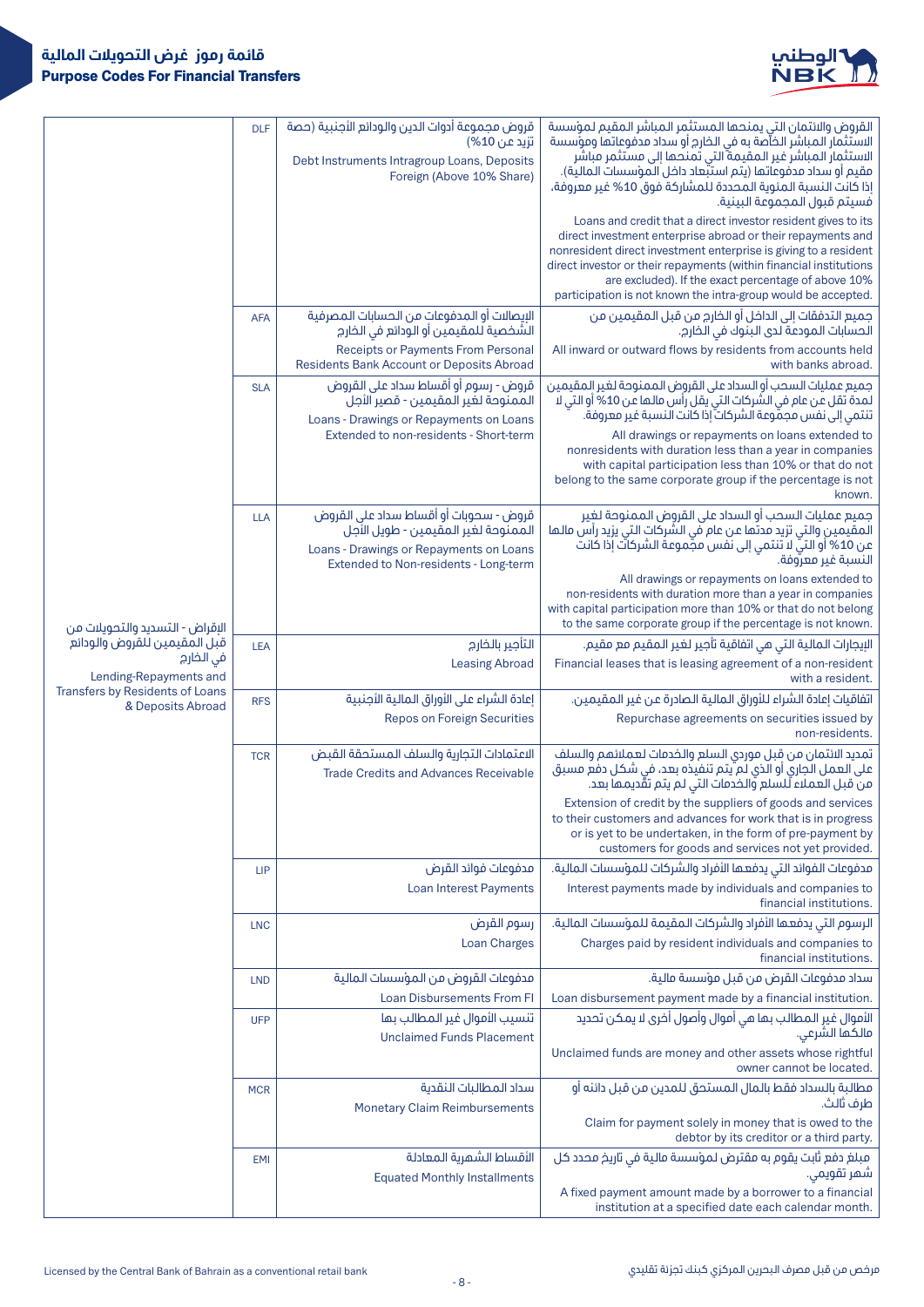

III. **المطلوبات**

.III

|                                                                                                                                                                                                                                                                            |            |                                                                                                                                                                                                                                                                                                                                                                                                                                                                                                                                            | <b>III.</b> Liabilities                                                                                                                                                                                                                                                                                                                                                                                                                                                                                                                                                                                                                                                                                                                                                                                         |
|----------------------------------------------------------------------------------------------------------------------------------------------------------------------------------------------------------------------------------------------------------------------------|------------|--------------------------------------------------------------------------------------------------------------------------------------------------------------------------------------------------------------------------------------------------------------------------------------------------------------------------------------------------------------------------------------------------------------------------------------------------------------------------------------------------------------------------------------------|-----------------------------------------------------------------------------------------------------------------------------------------------------------------------------------------------------------------------------------------------------------------------------------------------------------------------------------------------------------------------------------------------------------------------------------------------------------------------------------------------------------------------------------------------------------------------------------------------------------------------------------------------------------------------------------------------------------------------------------------------------------------------------------------------------------------|
|                                                                                                                                                                                                                                                                            | <b>CEL</b> | حصص الأسهم وصناديق الاستثمار لتأسيس شركة<br>جديدة في البحرين من غير المقيمين، وحقوق<br>الملكية لُلاندمام أو الاستحواذ على شركات في<br>البحرين من غير المقيمين والمشاركة في زيادة<br>رأس مال الشركات ذات الصلة من غير المقيمين في<br>البحرين<br>Equity and Investment Fund Shares for the<br>Establishment of New Company in Bahrain<br>From Non-residents, Equity of Merger or<br>Acquisition of Companies in Bahrain From<br>Non-residents and Participation to Capital<br>increase of Related Companies From<br>Non-residents in Bahrain | إنشاء فرع أو كيان قانوني آخر في البحرين من مستثمر مباشر غير مقيم<br>أو غير مستثَمرٍ. علاقةُ المشاركةُ فوق 10%. الاستحوادُ على كيان قائم ٰ<br>بنسبة 10% من رأسماله أو أكثر في البحرين من مستثمر مباشر غير<br>مقيم أو تصفية استثمار سابق. شرآء أو بيع أسهم إضافية في مؤسسة<br>استثمار مباشر مقيمة في البحرين أو تصفية استثمار سابق.<br>Establishment of branch or other legal entity in Bahrain<br>from direct investor non-resident or disinvestment. Share<br>relationship above 10%. Acquisition of an existing entity<br>with percentage 10% of its capital or above in Bahrain from<br>a non-resident direct investor or liquidation of a previous<br>investment. Purchase or sale of additional shares on a direct<br>investment enterprise resident in Bahrain or liquidation of a<br>previous investment. |
| تدفقات الاستثمار الأجنبي المباشر<br>- الاستحواذ والتصفية من قبل<br>المقيمين لحقوق الملكية والأوراق<br>المالية في البحرين (حصة تزيد عن<br>(%10)<br>FDI flows-Acquisition and<br>Liquidation by Residents of<br><b>Equity and Securities in Bahrain</b><br>(Above 10% Share) | <b>LDS</b> | أدوات الدين بين الأوراق المالية للمجموعة فى<br>البحرين<br>Debt Instruments Intragroup Securities in<br><b>Bahrain</b>                                                                                                                                                                                                                                                                                                                                                                                                                      | السندات التي يمنحها مستثمر مباشر غير مقيم لمشروع الاستثمار<br>المباشر في آلبحرين أو أقساط السداد ومؤسسة الاستثمار المباشر<br>المقيمة الَّتي تمنحها إلى مستثمر مباشر غير مقيم أو تسديدها. إذا<br>كانت النسبةُ المئوية المحددة للمشاركة فوق 10% غير معروفة،<br>سبتم قبول المحموعة البينية.<br>Bonds that a direct investor non-resident gives to its direct<br>investment enterprise in Bahrain or their repayments<br>and a resident direct investment enterprise is giving to a<br>non-resident direct investor or their repayments. If the exact<br>percentage of above 10% participation is not known the<br>intra-group would be accepted.                                                                                                                                                                   |
|                                                                                                                                                                                                                                                                            | <b>REA</b> | عكس حصة رأس المال في الخارج<br><b>Reverse Equity Share Abroad</b>                                                                                                                                                                                                                                                                                                                                                                                                                                                                          | المشاركة العِكسية (من شركة في البحرين استثمرت فيها شركة<br>أجنبية سابقاً ما لا يقلُ عن 10%) أقل من 10% في رأس مال<br>المستثمر المباشر غير المقيم أو تصفيته.<br>Reverse share participation (from a company in Bahrain<br>in which a foreign company has previously invested at<br>least 10% share) below 10% to the share capital of the<br>non-resident direct investor or its liquidation.                                                                                                                                                                                                                                                                                                                                                                                                                    |
|                                                                                                                                                                                                                                                                            | <b>RDA</b> | أدوات الدين العكسى في الخارج<br><b>Reverse Debt Instruments Abroad</b>                                                                                                                                                                                                                                                                                                                                                                                                                                                                     | سندات، قروض من شركة في البحرين سبق أن استثمرت فيها شركة<br>أجنبية ما لا يقل عن 10% منّ حصتها إلى مستثمر مباشر غير مقيم<br>أو أقساط سدادها.<br>Bonds, Ioans from a company in Bahrain in which a foreign<br>company has previously invested at least 10% share to its<br>non-resident direct investor or their repayments.                                                                                                                                                                                                                                                                                                                                                                                                                                                                                       |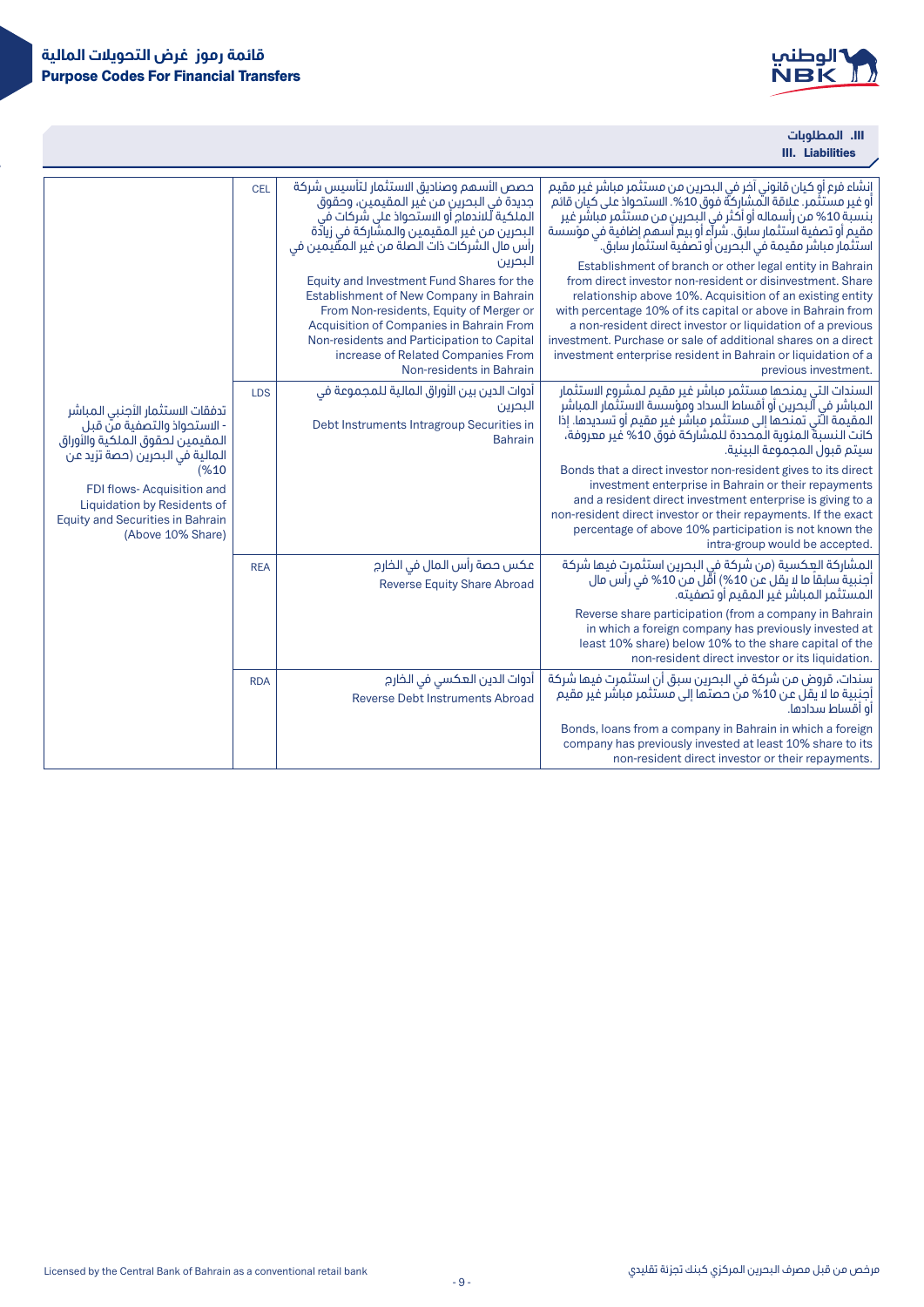

|                                                                                                                                                                                              | <b>FSL</b> | حقوق الملكية بخلاف حصص صناديق الاستثمار في<br>شركات غير مرتبطة في البحرين<br>Equity Other Than Investment Fund Shares in<br>Not Related Companies in Bahrain                                           | المشتريات أو الأسهم في حقوق الملكية من قبل غير المقيمين<br>لأسهم َّفي شُرِكات مقْيمَة بنسبة مشاركة أقل من 10% أو غير ّ<br>مرتبطة بشَّركات لا تنتمي إلى نفس مجموعة الشركات إذا كانت<br>النسبة غير معروفة.                                                                                                                                                                                                     |
|----------------------------------------------------------------------------------------------------------------------------------------------------------------------------------------------|------------|--------------------------------------------------------------------------------------------------------------------------------------------------------------------------------------------------------|--------------------------------------------------------------------------------------------------------------------------------------------------------------------------------------------------------------------------------------------------------------------------------------------------------------------------------------------------------------------------------------------------------------|
|                                                                                                                                                                                              |            |                                                                                                                                                                                                        | Purchases or shares in equity by non-residents of shares in<br>resident companies with participation rate less than 10%<br>or not related companies that do not belong to the same<br>corporate group if the percentage is not known.                                                                                                                                                                        |
|                                                                                                                                                                                              | <b>FIL</b> | أسهم صناديق الاستثمار في البحرين<br><b>Investment Fund Shares in Bahrain</b>                                                                                                                           | تعهدات الاستثمار الجماعي التي يقوم المستثمرون من خلالها<br>بتجميع الأموال للاستثمار في الَّآصُولُ المالية أو غَير المالية مثل<br>الصناديق المشتركة أو الصناديق الاستئمانية.                                                                                                                                                                                                                                  |
|                                                                                                                                                                                              |            |                                                                                                                                                                                                        | Collective investment undertakings through which investors<br>pool funds for investment in financial or non-financial assets<br>such as mutual funds or unit trusts.                                                                                                                                                                                                                                         |
| تدفقات استثمارات المحفظة-<br>الاستحواذ والتصفية من قبل                                                                                                                                       | <b>DSL</b> | مشتريات ومبيعات الأوراق المالية الصادرة عن<br>المقيمين في الشركات غير المرتبطة - أقل من عام<br>Purchases and Sales of Securities Issued by<br>Residents in Not Related Companies - Less<br>Than a Year | الأوراق المالية التي يصدرها المقيمون على سبيل المثال: السندات<br>وأذون الخزانة، الأوراق التجارية وقبول المصرفيين المتداولة في<br>الأسواق المنظمة بأسعار السوق مع استحقاق أقل من عام في<br>الشركات التي يقل رأس مالها عن 10% أو التي لا تنتمي إلى نفسً<br>مجموعة الشركات إذا النسبة غير معروفة.                                                                                                               |
| المقيمين في حقوق الملكية<br>والأوراق الماليّة في البحرين (حصة<br>تقل عن 10%)<br>Portfolio Investment Flows-<br>Acquisition and Liquidation by<br><b>Residents of Equity &amp; Securities</b> |            |                                                                                                                                                                                                        | Securities issued by residents for example bonds, treasury<br>bills, commercial papers, bankers' acceptance traded in<br>organized markets at market prices with maturity less than<br>a year in companies with capital participation less than 10%<br>or that do not belong to the same corporate group if the<br>percentage is not known.                                                                  |
| in Bahrain (Below 10% Share)                                                                                                                                                                 | <b>DLL</b> | مشتريات ومبيعات الأوراق المالية الصادرة عن<br>المقيمين في شركات فير مرتبطة - أكثر من عام<br>Purchases and Sales of Securities Issued by<br>Residents in Not Related Companies - More<br>Than a Year    | الأوراق المالية التي يصدرها المقيمون على سبيل المثال: السندات<br>وأذون الخزانة، الأوراق التجارية وقبول المصرفيين المتداولة في<br>الأسواق المنظمة بأسعار السوق مع استحقاق أكثر من عام في<br>الشركات التي يقل رأس مالـها عن 10% أو التي لا تنتمي إلى نفسّ<br>مجموعة الشَّركات إذا النسبة غير معروفة.                                                                                                           |
|                                                                                                                                                                                              |            |                                                                                                                                                                                                        | Securities issued by residents for example bonds, treasury<br>bills, commercial papers, bankers' acceptances traded in<br>organized markets at market prices with maturity more than<br>a year in companies with capital participation less than 10%<br>or that do not belong to the same corporate group if the<br>percentage is not known.                                                                 |
|                                                                                                                                                                                              | <b>FDL</b> | المشتقات المالية في البحرين<br><b>Financial Derivatives in Bahrain</b>                                                                                                                                 | معاملات غير المقيمين للمشتقات المالية للمقيمين وفقاً للربح<br>أو الخسارة (الـهامش) الَّذي يحدث عند تسوية الملكيَّة وليس الأداة<br>الأساسىة.                                                                                                                                                                                                                                                                  |
|                                                                                                                                                                                              |            |                                                                                                                                                                                                        | Transactions of non-residents to financial derivatives of<br>residents according to the gain or loss (margin) that that<br>occurs at the settlement of the title and not the underlying<br>instrument.                                                                                                                                                                                                       |
|                                                                                                                                                                                              | <b>LDL</b> | قروض وودائع ضمن مجموعة أدوات الدين في<br>البحرين (حصة تزيد عن 10%)<br>Debt Instruments Intragroup Loans, Deposits<br>in Bahrain (Above 10% Share)                                                      | القروض والائتمان التى يمنحها مستثمر مباشر غير مقيم لمؤسسة<br>الاستثمار المباشر في البحرين أو سدادها ومؤسسة الاستثمار<br>المباشر المقيمة التي تمنحها إلى مستثمر مباشر غير مقيم أو سداد<br>مدفوعاتها (يتم استبعاد المؤسسات المالية الداخلية). إذا كانت<br>النسبة المئوية المحددة للمشاركة فوق 10% غير معروفة، سيتم<br>قبول المجموعة البينية.                                                                   |
| الإقراض - التسديد والتحويلات من<br>قبل غير المقيمين للقروض والودائع<br>في البحرين                                                                                                            |            |                                                                                                                                                                                                        | Loans and credit that a direct investor non-resident gives<br>to its direct investment enterprise in Bahrain or their<br>repayments and a resident direct investment enterprise is<br>giving to a non-resident direct investor or their repayments<br>(within financial institutions are excluded). If the exact<br>percentage of above 10% participation is not known the<br>intra-group would be accepted. |
| Lending-repayments and<br>Transfers by Non-residents of                                                                                                                                      | <b>AFL</b> | إيصالات أو مدفوعات من حسابات بنكية شخصية لغير<br>المقيمين فى البحرين                                                                                                                                   | جميع التدفقات الداخلية أو الخارجية من قبل غير المقيمين من<br>الحسَّابات المودعة لدى البنَّوك في البحرين.                                                                                                                                                                                                                                                                                                     |
| Loans & Deposits in Bahrain                                                                                                                                                                  |            | Receipts or Payments From Personal<br>Non-residents Bank Account in Bahrain                                                                                                                            | All inward or outward flows by non-residents from accounts<br>held with banks in Bahrain.                                                                                                                                                                                                                                                                                                                    |
|                                                                                                                                                                                              | <b>SLL</b> | قروض - رسوم أو أقساط سداد على القروض الخارجية<br>الممنوحة للمقيمين - قصير الأجل<br>Loans - Drawings or Repayments on Foreign<br>Loans Extended to Residents - Short-term                               | جميع عمليات السحب أو السداد على القروض الممنوحة للمقيمين<br>من الظارج لمدة تقل عن عام في الشّركات التّي يقل رأس مالها عن ۖ<br>10% أو التي لا تنتمي إلى نفس مجموعة الشركات إذا كانت النسبة<br>غير معروفة.                                                                                                                                                                                                     |
|                                                                                                                                                                                              |            |                                                                                                                                                                                                        | All drawings or repayments on loans extended to residents<br>from abroad with duration less than a year in companies<br>with capital participation less than 10% or that do not<br>belong to the same corporate group if the percentage is not<br>known.                                                                                                                                                     |